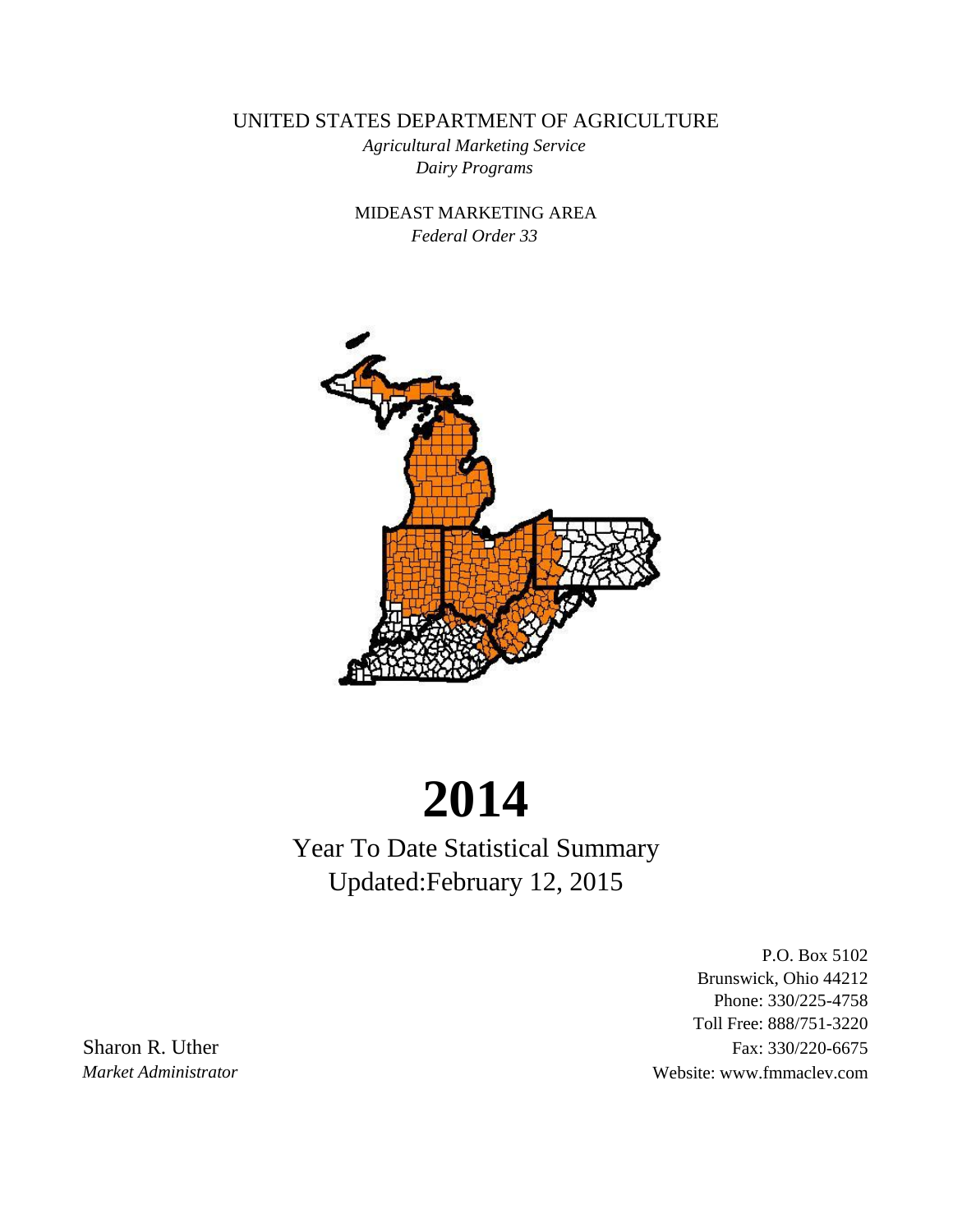#### TABLE OF CONTENTS

| Table |                                                              | Page |
|-------|--------------------------------------------------------------|------|
| 1     | AGRICULTURAL MARKETING SERVICE DAIRY PRODUCTS PRICE AVERAGES | 3    |
| 2     | <b>CLASS PRICES</b>                                          | 4    |
| 3     | <b>PRODUCER PRICES</b>                                       | 5    |
| 4     | PRODUCER PRODUCTION SUMMARY                                  | 6    |
| 5     | RECEIPTS AT POOL PLANTS                                      | 7    |
| 6     | PRODUCER RECEIPTS - BY CLASSIFICATION                        | 8    |
| 7     | PRODUCER SKIM RECEIPTS - BY CLASSIFICATION                   | 9    |
| 8     | RECEIPTS OF PRODUCER BUTTERFAT BY - CLASSIFICATION           | 10   |
| 9     | <b>CLASS I DISPOSITION AT POOL PLANTS</b>                    | 11   |
| 10    | <b>CLASS II DISPOSITION AT POOL PLANTS</b>                   | 12   |
| 11    | <b>CLASS III DISPOSITION AT POOL PLANTS</b>                  | 13   |
| 12    | <b>CLASS IV DISPOSITION AT POOL PLANTS</b>                   | 14   |
| 13    | MIDEAST RECEIPTS OF PRODUCER MILK BY STATE                   | 15   |
| 14    | MIDEAST NUMBER OF PRODUCERS BY STATE                         | 16   |
| 15    | MIDEAST PRODUCER MILK PER PRODUCER BY STATE                  | 17   |
| 16    | RECEIPTS OF PRODUCER MILK BY STATE AND COUNTY                | 18   |

#### NON-DISCRIMINATORY CIVIL RIGHTS STATEMENT

The U.S. Department of Agriculture (USDA) prohibits discrimination in all of its programs and activities on the basis of race, color, national origin, age, disability, and where applicable, sex, marital status, familial status, parental status, religion, sexual orientation, political beliefs, genetic information, reprisal, or because all or part of an individual's income is derived from any public assistance program. (Not all prohibited bases apply to all programs.) Persons with disabilities who require alternative means for communication of program information (Braille, large print, audiotape, etc.) should contact USDA's TARGET Center at (202) 720-2600 (voice and TDD). To file a complaint of discrimination, write to USDA, Assistant Secretary for Civil Rights, Office of the Assistant Secretary for Civil Rights, 1400 Independence Avenue, S.W., Stop 9410, Washington, DC 20250-9410, or call toll-free at (866) 632-9992 (English) or (800) 877-8339 (TDD) or (866) 377-8642 (English Federal-relay) or (800) 845-6136 (Spanish Federal-relay). USDA is an equal opportunity provider and employer.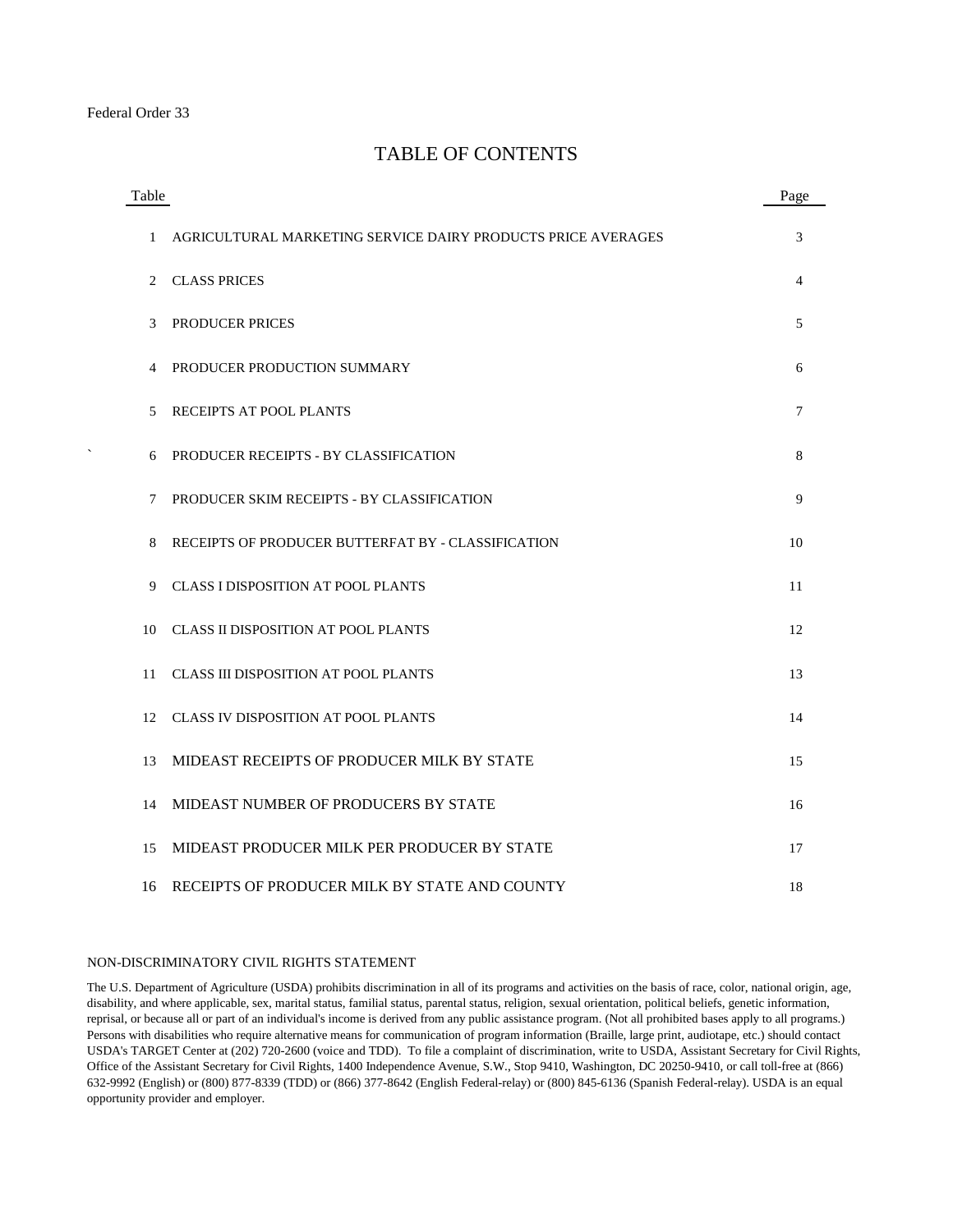#### DAIRY PRODUCTS PRICE AVERAGES AGRICULTURAL MARKETING SERVICE

|                  |          |               | Two-Week Average 1/ |          | Monthly Average 2/   |               |          |          |  |  |
|------------------|----------|---------------|---------------------|----------|----------------------|---------------|----------|----------|--|--|
|                  |          |               | Nonfat              |          | Nonfat               |               |          |          |  |  |
|                  | Cheese   | <b>Butter</b> | Dry Milk            | Dry Whey | Cheese               | <b>Butter</b> | Dry Milk | Dry Whey |  |  |
|                  |          |               | $(\text{per lb.})$  |          | ${\rm (per \, lb.)}$ |               |          |          |  |  |
| 2014             |          |               |                     |          |                      |               |          |          |  |  |
| <b>JANUARY</b>   | \$2.0308 | \$1.5939      | \$2.0270            | \$0.5939 | \$2.0838             | \$1.6475      | \$2.0335 | \$0.6025 |  |  |
| <b>FEBRUARY</b>  | 2.3213   | 1.8476        | 2.0718              | 0.6238   | 2.2864               | 1.8320        | 2.0783   | 0.6314   |  |  |
| <b>MARCH</b>     | 2.2211   | 1.8308        | 2.1007              | 0.6495   | 2.2689               | 1.8562        | 2.0897   | 0.6554   |  |  |
| <b>APRIL</b>     | 2.3695   | 1.9708        | 2.0040              | 0.6751   | 2.3547               | 1.9227        | 2.0191   | 0.6774   |  |  |
| <b>MAY</b>       | 2.2029   | 2.0176        | 1.8768              | 0.6724   | 2.1703               | 2.0477        | 1.8768   | 0.6745   |  |  |
| <b>JUNE</b>      | 2.0334   | 2.1845        | 1.8526              | 0.6767   | 2.0358               | 2.1874        | 1.8633   | 0.6789   |  |  |
| <b>JULY</b>      | 2.0445   | 2.3379        | 1.8763              | 0.6873   | 2.0482               | 2.3473        | 1.8617   | 0.6890   |  |  |
| <b>AUGUST</b>    | 2.0666   | 2.4319        | 1.8020              | 0.6926   | 2.1074               | 2.5206        | 1.7887   | 0.6880   |  |  |
| <b>SEPTEMBER</b> | 2.3062   | 2.7652        | 1.4766              | 0.6747   | 2.3472               | 2.8525        | 1.4718   | 0.6725   |  |  |
| <b>OCTOBER</b>   | 2.3001   | 2.8318        | 1.5052              | 0.6590   | 2.2914               | 2.5255        | 1.4900   | 0.6525   |  |  |
| <b>NOVEMBER</b>  | 2.1872   | 1.9828        | 1.4517              | 0.6441   | 2.1305               | 1.9891        | 1.3902   | 0.6365   |  |  |
| <b>DECEMBER</b>  | 1.8141   | 1.9706        | 1.2826              | 0.5847   | 1.7362               | 1.9049        | 1.2554   | 0.5871   |  |  |
| <b>AVERAGE</b>   | \$2.1581 | \$2.1471      | \$1.7773            | \$0.6528 | \$2.1551             | \$2.1361      | \$1.7682 | \$0.6538 |  |  |

1/ Used to compute the advanced prices announced on or before the 23rd for the following month.

2/ Used to compute the Class and Component Prices announced on or before the 5th of the following month.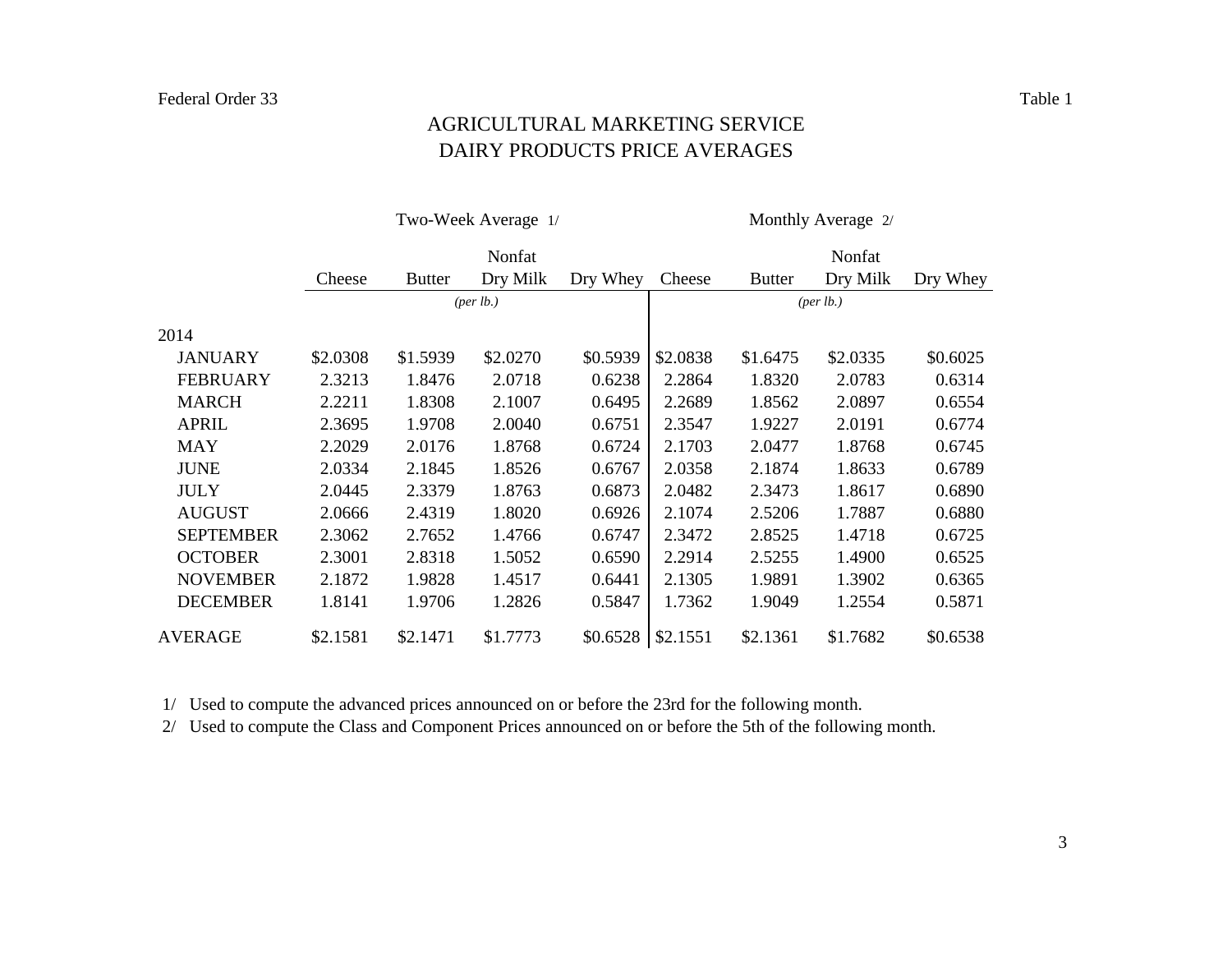# CLASS PRICES

|                  | Class I<br>1/               |                                   |                             |                             |                                   | Class II                    |                             |                             | Class III                   |                             |                             | Class IV                          |                             |
|------------------|-----------------------------|-----------------------------------|-----------------------------|-----------------------------|-----------------------------------|-----------------------------|-----------------------------|-----------------------------|-----------------------------|-----------------------------|-----------------------------|-----------------------------------|-----------------------------|
|                  |                             |                                   | 3.5%                        |                             | Nonfat                            |                             | 3.5%                        |                             |                             | 3.5%                        |                             |                                   | 3.5%                        |
|                  | Skim                        | <b>Butterfat</b>                  | Price                       | Skim                        | Solids                            | <b>Butterfat</b>            | Price                       | Skim                        | <b>Butterfat</b>            | Price                       | Skim                        | <b>Butterfat</b>                  | Price                       |
|                  | $(\text{per} \text{ cwt.})$ | ${\left( \text{per lb.} \right)}$ | $(\text{per} \text{ cwt.})$ | $(\text{per} \text{ cwt.})$ | ${\left( \text{per lb.} \right)}$ | ${\rm (per \, lb.)}$        | $(\text{per} \text{ cwt.})$ | $(\text{per} \text{ cwt.})$ | (per lb.)                   | $(\text{per} \text{ cwt.})$ | $(\text{per} \text{ cwt.})$ | ${\left( \text{per lb.} \right)}$ | $(\text{per} \text{ cwt.})$ |
| 2014             |                             |                                   |                             |                             |                                   |                             |                             |                             |                             |                             |                             |                                   |                             |
| <b>JANUARY</b>   | \$17.81                     | \$1.7991                          | \$23.48                     | \$16.51                     | \$1.8344                          | \$1.7944                    | \$22.21                     | \$15.43                     | \$1.7874                    | \$21.15                     | \$16.62                     | \$1.7874                          | \$22.29                     |
| <b>FEBRUARY</b>  | 18.57                       | 1.7425                            | 24.02                       | 17.27                       | 1.9189                            | 2.0179                      | 23.73                       | 16.90                       | 2.0109                      | 23.35                       | 17.02                       | 2.0109                            | 23.46                       |
| <b>MARCH</b>     | 19.14                       | 2.0498                            | 25.64                       | 17.67                       | 1.9633                            | 2.0472                      | 24.22                       | 16.78                       | 2.0402                      | 23.33                       | 17.12                       | 2.0402                            | 23.66                       |
| <b>APRIL</b>     | 19.22                       | 2.0294                            | 25.65                       | 17.92                       | 1.9911                            | 2.1277                      | 24.74                       | 17.50                       | 2.1207                      | 24.31                       | 16.50                       | 2.1207                            | 23.34                       |
| <b>MAY</b>       | 19.45                       | 2.1990                            | 26.47                       | 17.06                       | 1.8956                            | 2.2791                      | 24.44                       | 15.15                       | 2.2721                      | 22.57                       | 15.23                       | 2.2721                            | 22.65                       |
| <b>JUNE</b>      | 17.58                       | 2.2556                            | 24.86                       | 15.93                       | 1.7700                            | 2.4483                      | 23.94                       | 13.28                       | 2.4413                      | 21.36                       | 15.11                       | 2.4413                            | 23.13                       |
| <b>JULY</b>      | 17.01                       | 2.4577                            | 25.02                       | 15.71                       | 1.7456                            | 2.6419                      | 24.41                       | 12.83                       | 2.6349                      | 21.60                       | 15.09                       | 2.6349                            | 23.78                       |
| <b>AUGUST</b>    | 17.22                       | 2.6435                            | 25.87                       | 15.92                       | 1.7689                            | 2.8518                      | 25.34                       | 12.74                       | 2.8448                      | 22.25                       | 14.44                       | 2.8448                            | 23.89                       |
| <b>SEPTEMBER</b> | 16.56                       | 2.7573                            | 25.63                       | 15.26                       | 1.6956                            | 3.2537                      | 26.11                       | 13.72                       | 3.2467                      | 24.60                       | 11.62                       | 3.2467                            | 22.58                       |
| <b>OCTOBER</b>   | 15.67                       | 3.1610                            | 26.19                       | 12.36                       | 1.3733                            | 2.8577                      | 21.93                       | 14.34                       | 2.8507                      | 23.82                       | 11.78                       | 2.8507                            | 21.35                       |
| <b>NOVEMBER</b>  | 15.25                       | 3.2416                            | 26.06                       | 12.62                       | 1.4022                            | 2.2081                      | 19.91                       | 14.75                       | 2.2011                      | 21.94                       | 10.89                       | 2.2011                            | 18.21                       |
| <b>DECEMBER</b>  | 17.39                       | 2.2135                            | 24.53                       | 12.14                       | 1.3489                            | 2.1061                      | 19.09                       | 10.85                       | 2.0991                      | 17.82                       | 9.69                        | 2.0991                            | 16.70                       |
| AVERAGE          | \$17.57                     | \$2.3792                          | $$25.29$ \ \$15.53          |                             | \$1.7257                          | $$2.3862$ $$23.34$ $$14.52$ |                             |                             | $$2.3792$ $$22.34$ $$14.26$ |                             |                             | \$2.3792 \$22.09                  |                             |

1/ Class I Price is at the Cuyahoga County Ohio zone rate of \$2.00 per cwt and is subject to location adjustment.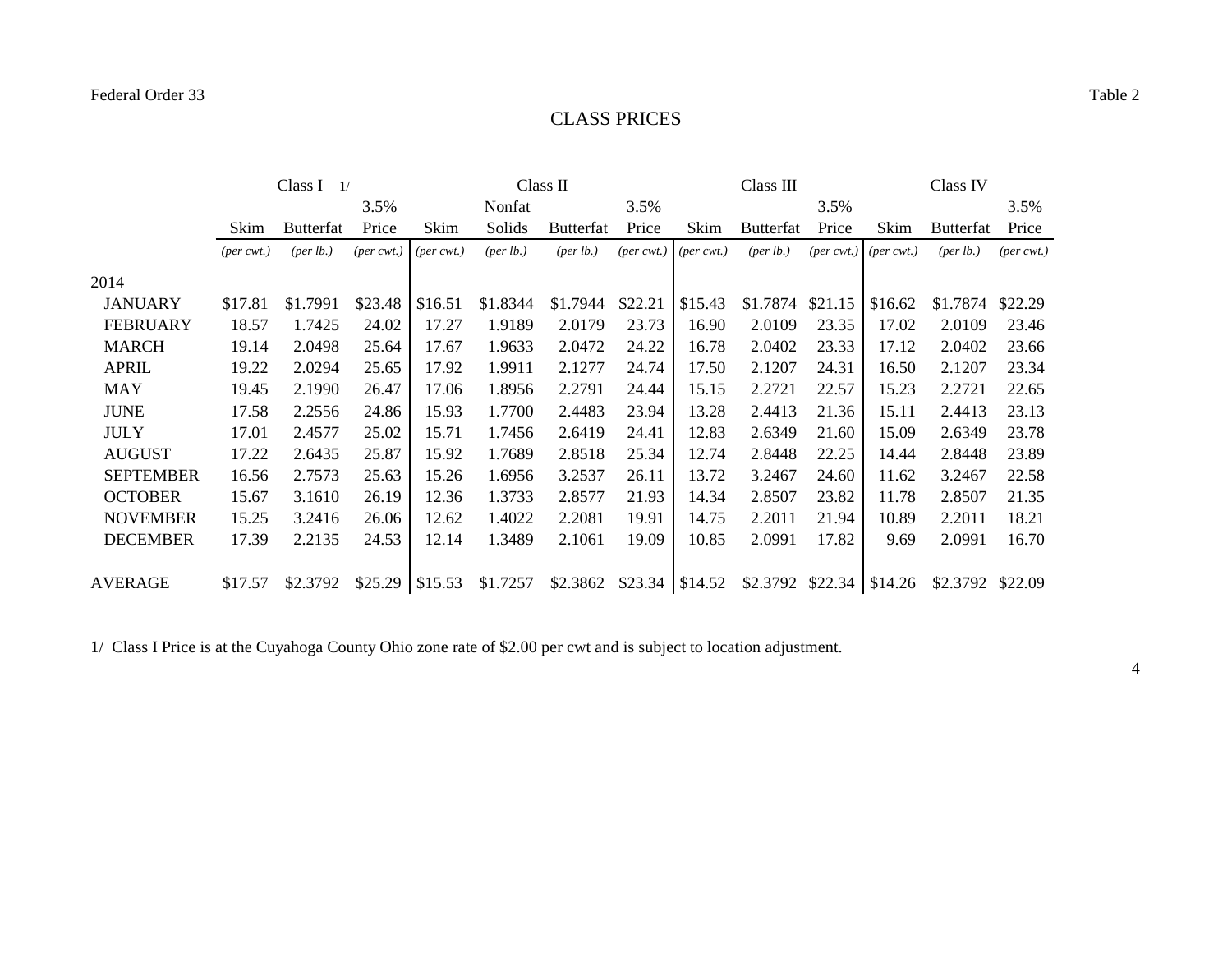#### PRODUCER PRICES

|                  |                             |                      |                      | Other                | Somatic        | Statistical    |
|------------------|-----------------------------|----------------------|----------------------|----------------------|----------------|----------------|
|                  | <b>Producer Price</b>       | <b>Butterfat</b>     | Protein              | Solids               | Cell           | Uniform        |
|                  | Differential 1/             | Price                | Price                | Price 2/             | Adj.           | Price          |
|                  | $(\text{per} \text{ cwt.})$ | ${\rm (per \, lb.)}$ | ${\rm (per \, lb.)}$ | ${\rm (per \, lb.)}$ | $(per\,$ cwt.) | $(per\,$ cwt.) |
| 2014             |                             |                      |                      |                      |                |                |
| <b>JANUARY</b>   | \$0.75                      | \$1.7874             | \$4.1870             | \$0.4155             | \$0.00104      | \$21.90        |
| <b>FEBRUARY</b>  | 0.02                        | 2.0109               | 4.6044               | 0.4453               | 0.00114        | 23.37          |
| <b>MARCH</b>     | 0.62                        | 2.0402               | 4.5172               | 0.4700               | 0.00113        | 23.95          |
| <b>APRIL</b>     | 0.17                        | 2.1207               | 4.7089               | 0.4926               | 0.00118        | 24.48          |
| <b>MAY</b>       | 1.47                        | 2.2721               | 3.9553               | 0.4897               | 0.00109        | 24.04          |
| <b>JUNE</b>      | 1.85                        | 2.4413               | 3.3437               | 0.4942               | 0.00102        | 23.21          |
| <b>JULY</b>      | 1.88                        | 2.6349               | 3.1798               | 0.5046               | 0.00102        | 23.48          |
| <b>AUGUST</b>    | 1.95                        | 2.8448               | 3.1496               | 0.5036               | 0.00105        | 24.20          |
| <b>SEPTEMBER</b> | 0.47                        | 3.2467               | 3.4991               | 0.4876               | 0.00117        | 25.07          |
| <b>OCTOBER</b>   | $-0.51$                     | 2.8507               | 3.7362               | 0.4670               | 0.00115        | 23.31          |
| <b>NOVEMBER</b>  | $-0.74$                     | 2.2011               | 3.9018               | 0.4505               | 0.00107        | 21.20          |
| <b>DECEMBER</b>  | 1.92                        | 2.0991               | 2.7387               | 0.3996               | 0.00087        | 19.74          |
| <b>AVERAGE</b>   | \$0.82                      | \$2.3792             | \$3.7935             | \$0.4684             | \$0.00108      | \$23.16        |

1/ Announced at Cuyahoga County, OH. The producer price differential is subject to location adjustment.

2/ Other solids price may be negative when the dry whey price is below 19.91 cents.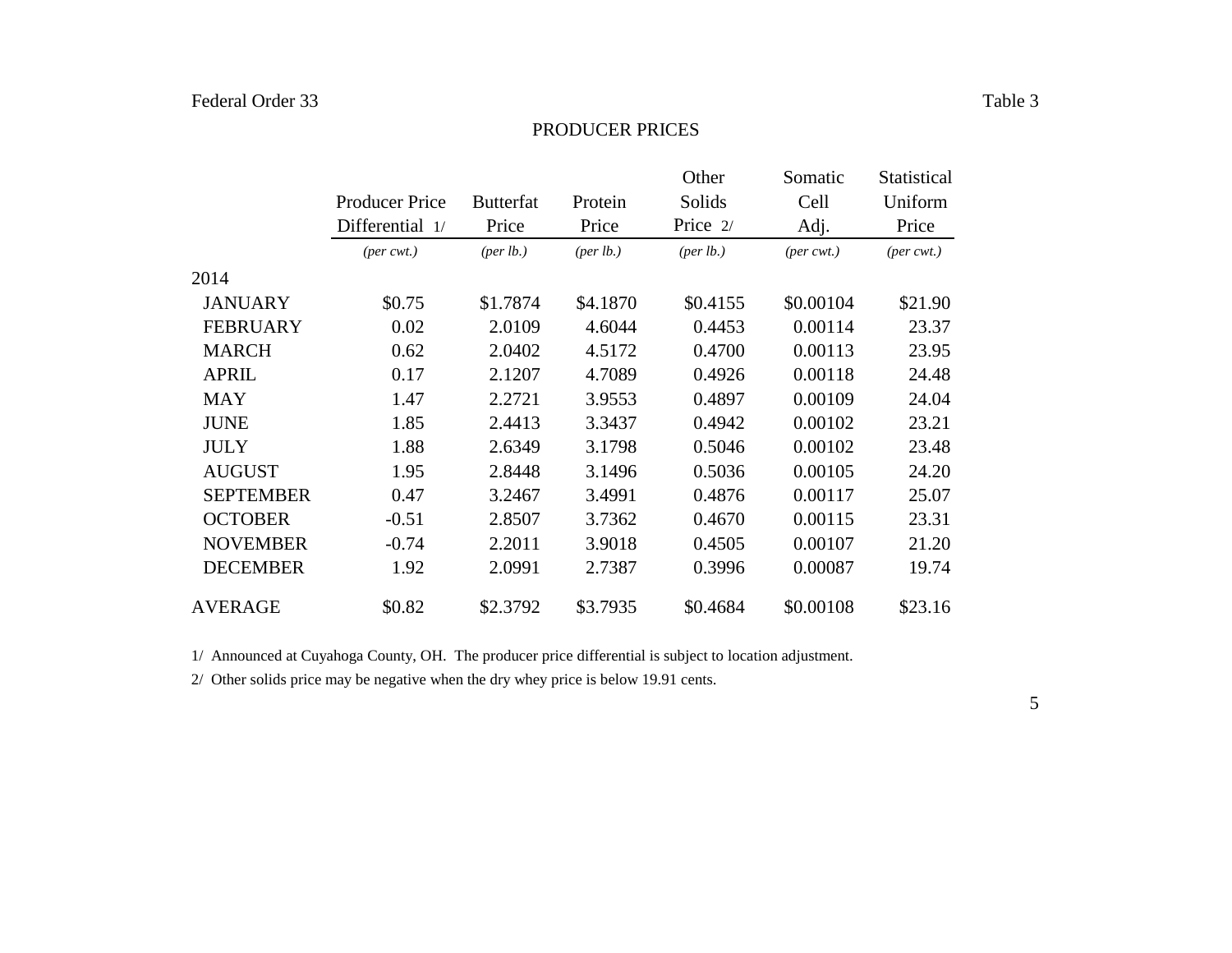|                  |           |                  |         | Percent | Percent |
|------------------|-----------|------------------|---------|---------|---------|
|                  | Number of | Percent          | Percent | Other   | Nonfat  |
|                  | Producers | <b>Butterfat</b> | Protein | Solids  | Solids  |
|                  |           |                  |         |         |         |
| 2014             |           |                  |         |         |         |
| <b>JANUARY</b>   | 6,005     | 3.89%            | 3.19%   | 5.71%   | 8.90%   |
| <b>FEBRUARY</b>  | 5,984     | 3.86%            | 3.18%   | 5.71%   | 8.89%   |
| <b>MARCH</b>     | 5,975     | 3.83%            | 3.15%   | 5.72%   | 8.87%   |
| <b>APRIL</b>     | 5,987     | 3.73%            | 3.10%   | 5.72%   | 8.82%   |
| <b>MAY</b>       | 6,036     | 3.65%            | 3.06%   | 5.73%   | 8.79%   |
| <b>JUNE</b>      | 5,959     | 3.60%            | 3.02%   | 5.73%   | 8.75%   |
| <b>JULY</b>      | 6,292     | 3.59%            | 3.01%   | 5.73%   | 8.74%   |
| <b>AUGUST</b>    | 6,053     | 3.64%            | 3.04%   | 5.73%   | 8.77%   |
| <b>SEPTEMBER</b> | 5,961     | 3.68%            | 3.09%   | 5.72%   | 8.81%   |
| <b>OCTOBER</b>   | 5,892     | 3.77%            | 3.15%   | 5.72%   | 8.87%   |
| <b>NOVEMBER</b>  | 5,962     | 3.87%            | 3.21%   | 5.71%   | 8.92%   |
| <b>DECEMBER</b>  | 5,827     | 3.84%            | 3.17%   | 5.72%   | 8.89%   |
| <b>AVERAGE</b>   | 5,994     | 3.75%            | 3.11%   | 5.72%   | 8.84%   |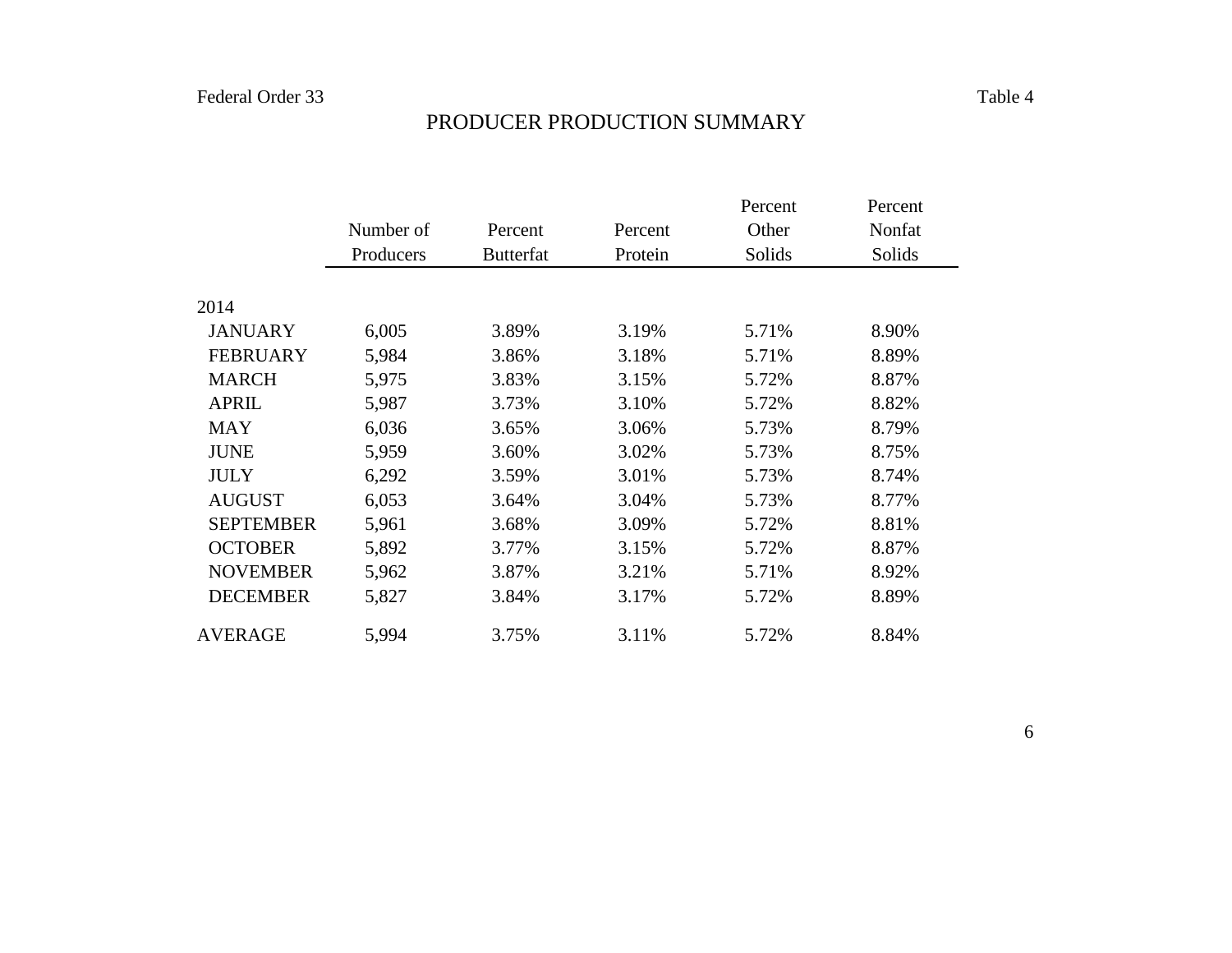#### RECEIPTS AT POOL PLANTS

|                  |            | Other FO and              | Producer              |               |           |         |            |
|------------------|------------|---------------------------|-----------------------|---------------|-----------|---------|------------|
|                  | Producer   | <b>Unregulated Supply</b> | <b>Handler Exempt</b> | Pwd./Cond.    | Opening   |         | Total      |
|                  | Receipts   | Plants                    | and Grade B           | (Skim Equiv.) | Inventory | Overage | Receipts   |
|                  |            |                           |                       | Pounds (000)  |           |         |            |
| 2014             |            |                           |                       |               |           |         |            |
| <b>JANUARY</b>   | 1,322,079  | 11,473                    | 1,950                 | 8,597         | 85,647    | 1/      | 1,429,746  |
| <b>FEBRUARY</b>  | 1,296,733  | 13,676                    | 1,818                 | 8,536         | 79,324    | 1,464   | 1,401,551  |
| <b>MARCH</b>     | 1,448,153  | 21,881                    | 2,166                 | 10,734        | 82,871    | 30      | 1,565,835  |
| <b>APRIL</b>     | 1,420,815  | 27,070                    | 2,529                 | 12,939        | 96,290    | 1/      | 1,559,643  |
| <b>MAY</b>       | 1,540,856  | 23,858                    | 3,305                 | 13,130        | 99,481    | 9       | 1,680,639  |
| <b>JUNE</b>      | 1,389,088  | 6,389                     | 3,186                 | 14,193        | 82,526    | 1/      | 1,495,382  |
| <b>JULY</b>      | 1,419,712  | 11,301                    | 2,957                 | 14,607        | 87,413    | 1/      | 1,535,990  |
| <b>AUGUST</b>    | 1,456,223  | 34,872                    | 3,868                 | 12,919        | 89,636    | 94      | 1,597,612  |
| <b>SEPTEMBER</b> | 1,468,626  | 40,853                    | 2,846                 | 10,783        | 96,068    | 1/      | 1,619,176  |
| <b>OCTOBER</b>   | 1,418,686  | 28,916                    | 2,633                 | 10,448        | 113,386   | 492     | 1,574,561  |
| <b>NOVEMBER</b>  | 1,446,785  | 29,228                    | 2,414                 | 9,992         | 98,674    | 1/      | 1,587,093  |
| <b>DECEMBER</b>  | 1,669,307  | 7,990                     | 2,369                 | 10,422        | 119,830   | 222     | 1,810,140  |
| TOTAL 2/         | 17,297,063 | 257,507                   | 32,041                | 137,300       | 1,131,146 | 2,311   | 18,857,368 |

1/ Restricted, included with Other FO and unregulated supply plants.

2/ Data may not add to total due to rounding.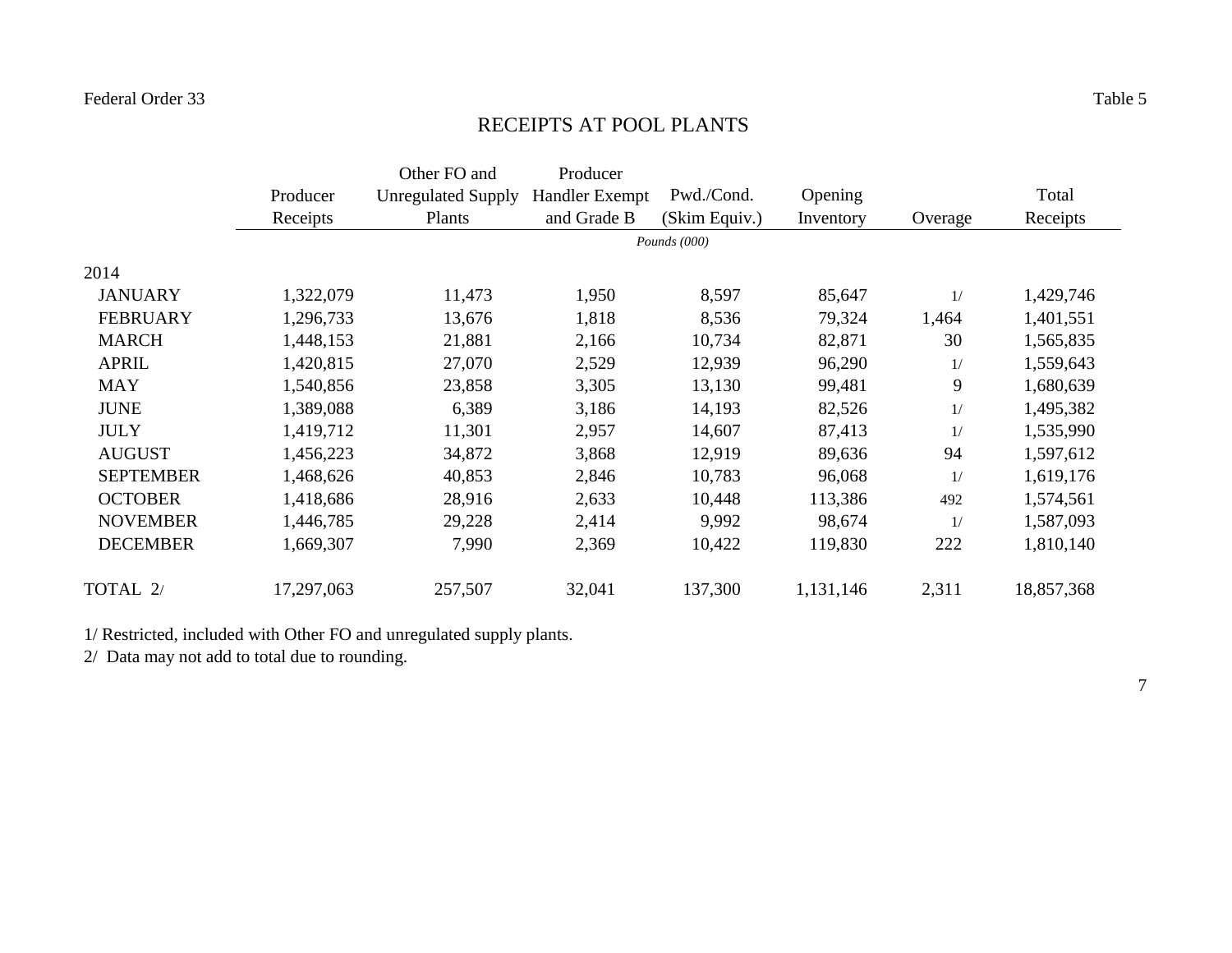# PRODUCER RECEIPTS - BY CLASSIFICATION

|                  |           | Class I  |           | Class II |           | Class III |           | Class IV |            |
|------------------|-----------|----------|-----------|----------|-----------|-----------|-----------|----------|------------|
|                  |           | Percent  |           | Percent  |           | Percent   |           | Percent  | Total      |
|                  | Pounds    | of Total | Pounds    | of Total | Pounds    | of Total  | Pounds    | of Total | Pounds     |
|                  | (000)     |          | (000)     |          | (000)     |           | (000)     |          | (000)      |
| 2014             |           |          |           |          |           |           |           |          |            |
| <b>JANUARY</b>   | 566,301   | 42.8     | 155,692   | 11.8     | 462,287   | 35.0      | 137,799   | 10.4     | 1,322,079  |
| <b>FEBRUARY</b>  | 501,544   | 38.7     | 209,635   | 16.2     | 406,266   | 31.3      | 179,288   | 13.8     | 1,296,733  |
| <b>MARCH</b>     | 528,832   | 36.5     | 199,729   | 13.8     | 492,889   | 34.0      | 226,703   | 15.7     | 1,448,153  |
| <b>APRIL</b>     | 511,966   | 36.0     | 224,444   | 15.8     | 438,763   | 30.9      | 245,642   | 17.3     | 1,420,815  |
| <b>MAY</b>       | 513,559   | 33.3     | 205,922   | 13.4     | 546,689   | 35.5      | 274,686   | 17.8     | 1,540,856  |
| <b>JUNE</b>      | 467,110   | 33.6     | 162,691   | 11.7     | 539,324   | 38.8      | 219,963   | 15.9     | 1,389,088  |
| <b>JULY</b>      | 495,583   | 34.9     | 156,357   | 11.0     | 573,195   | 40.4      | 194,576   | 13.7     | 1,419,711  |
| <b>AUGUST</b>    | 515,525   | 35.4     | 166,875   | 11.5     | 566,615   | 38.9      | 207,209   | 14.2     | 1,456,224  |
| <b>SEPTEMBER</b> | 526,569   | 35.9     | 215,684   | 14.7     | 534,993   | 36.4      | 191,380   | 13.0     | 1,468,626  |
| <b>OCTOBER</b>   | 548,877   | 38.7     | 312,079   | 22.0     | 314,553   | 22.2      | 243,177   | 17.1     | 1,418,686  |
| <b>NOVEMBER</b>  | 523,347   | 36.2     | 271,057   | 18.7     | 380,300   | 26.3      | 272,081   | 18.8     | 1,446,785  |
| <b>DECEMBER</b>  | 545,316   | 32.7     | 248,434   | 14.9     | 591,609   | 35.4      | 283,948   | 17.0     | 1,669,307  |
| TOTAL 1/         | 6,244,529 | 36.1     | 2,528,599 | 14.6     | 5,847,483 | 33.8      | 2,676,452 | 15.5     | 17,297,063 |

1/ Data may not add to totals due to rounding

8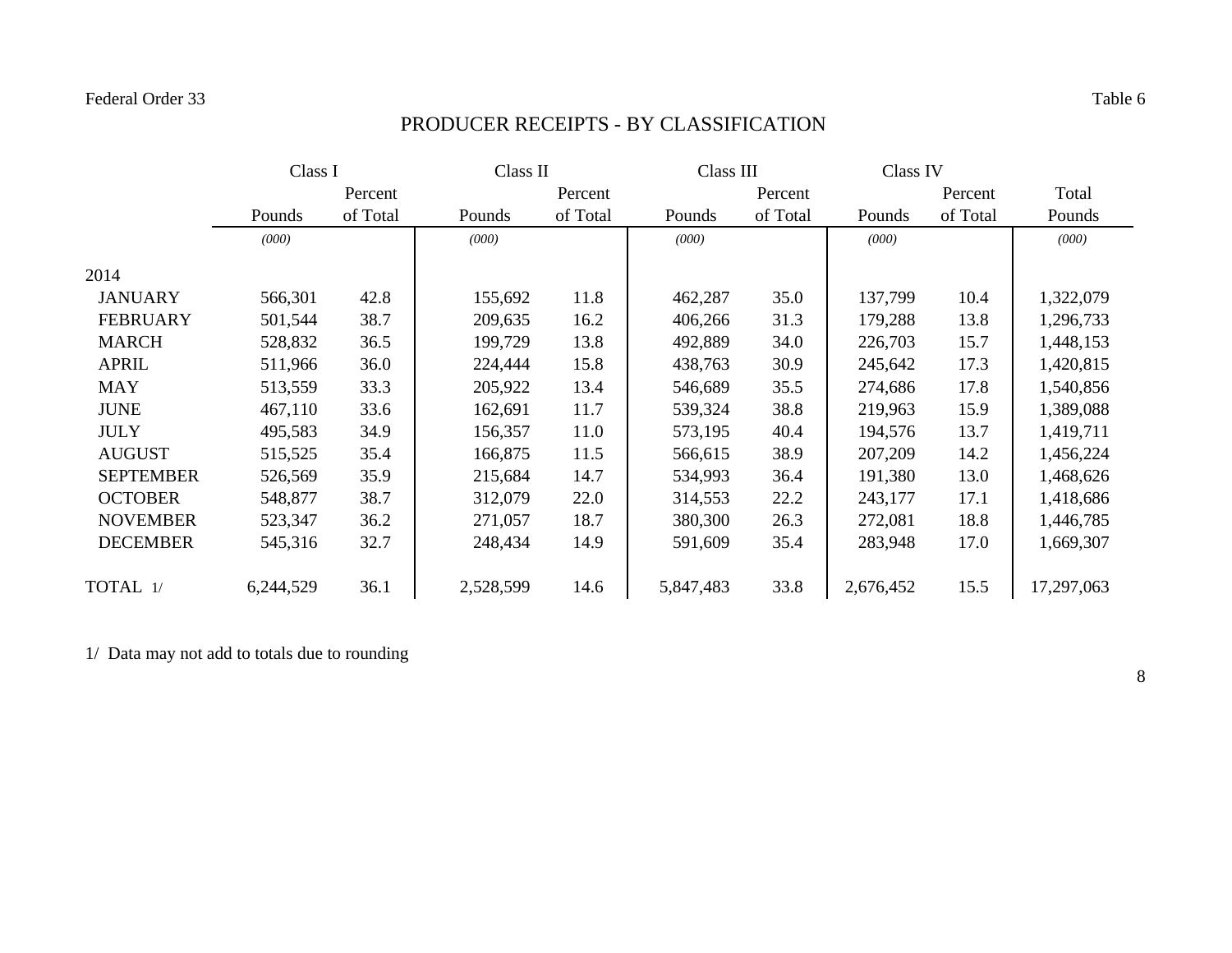# PRODUCER SKIM RECEIPTS - BY CLASSIFICATION

|                  |           | Class I  |           | Class II<br>Class III |           | Class IV |           |          |                    |
|------------------|-----------|----------|-----------|-----------------------|-----------|----------|-----------|----------|--------------------|
|                  |           | Percent  |           | Percent               |           | Percent  |           | Percent  | Total              |
|                  | Pounds    | of Total | Pounds    | of Total              | Pounds    | of Total | Pounds    | of Total | <b>Skim Pounds</b> |
|                  | (000)     |          | (000)     |                       | (000)     |          | (000)     |          | (000)              |
| 2014             |           |          |           |                       |           |          |           |          |                    |
| <b>JANUARY</b>   | 556,152   | 43.8     | 142,509   | 11.2                  | 445,818   | 35.1     | 126,111   | 9.9      | 1,270,590          |
| <b>FEBRUARY</b>  | 492,648   | 39.5     | 196,604   | 15.8                  | 391,137   | 31.4     | 166,249   | 13.3     | 1,246,638          |
| <b>MARCH</b>     | 519,516   | 37.3     | 184,577   | 13.3                  | 474,463   | 34.1     | 214,150   | 15.4     | 1,392,706          |
| <b>APRIL</b>     | 503,057   | 36.8     | 207,835   | 15.2                  | 421,725   | 30.8     | 235,224   | 17.2     | 1,367,841          |
| <b>MAY</b>       | 504,514   | 34.0     | 188,785   | 12.7                  | 527,373   | 35.5     | 263,892   | 17.8     | 1,484,564          |
| <b>JUNE</b>      | 458,503   | 34.2     | 147,737   | 11.0                  | 519,862   | 38.8     | 213,018   | 15.9     | 1,339,120          |
| <b>JULY</b>      | 486,247   | 35.5     | 141,506   | 10.3                  | 554,393   | 40.5     | 186,580   | 13.6     | 1,368,726          |
| <b>AUGUST</b>    | 506,199   | 36.1     | 151,410   | 10.8                  | 547,509   | 39.0     | 198,115   | 14.1     | 1,403,233          |
| <b>SEPTEMBER</b> | 517,380   | 36.6     | 200,496   | 14.2                  | 515,815   | 36.5     | 180,898   | 12.8     | 1,414,589          |
| <b>OCTOBER</b>   | 539,106   | 39.5     | 293,876   | 21.5                  | 301,734   | 22.1     | 230,424   | 16.9     | 1,365,140          |
| <b>NOVEMBER</b>  | 513,704   | 36.9     | 252,924   | 18.2                  | 364,570   | 26.2     | 259,612   | 18.7     | 1,390,810          |
| <b>DECEMBER</b>  | 535,061   | 33.3     | 231,553   | 14.4                  | 570,058   | 35.5     | 268,537   | 16.7     | 1,605,210          |
| TOTAL 1/         | 6,132,087 | 36.8     | 2,339,812 | 14.1                  | 5,634,458 | 33.8     | 2,542,811 | 15.3     | 16,649,167         |

1/ Data may not add to totals due to rounding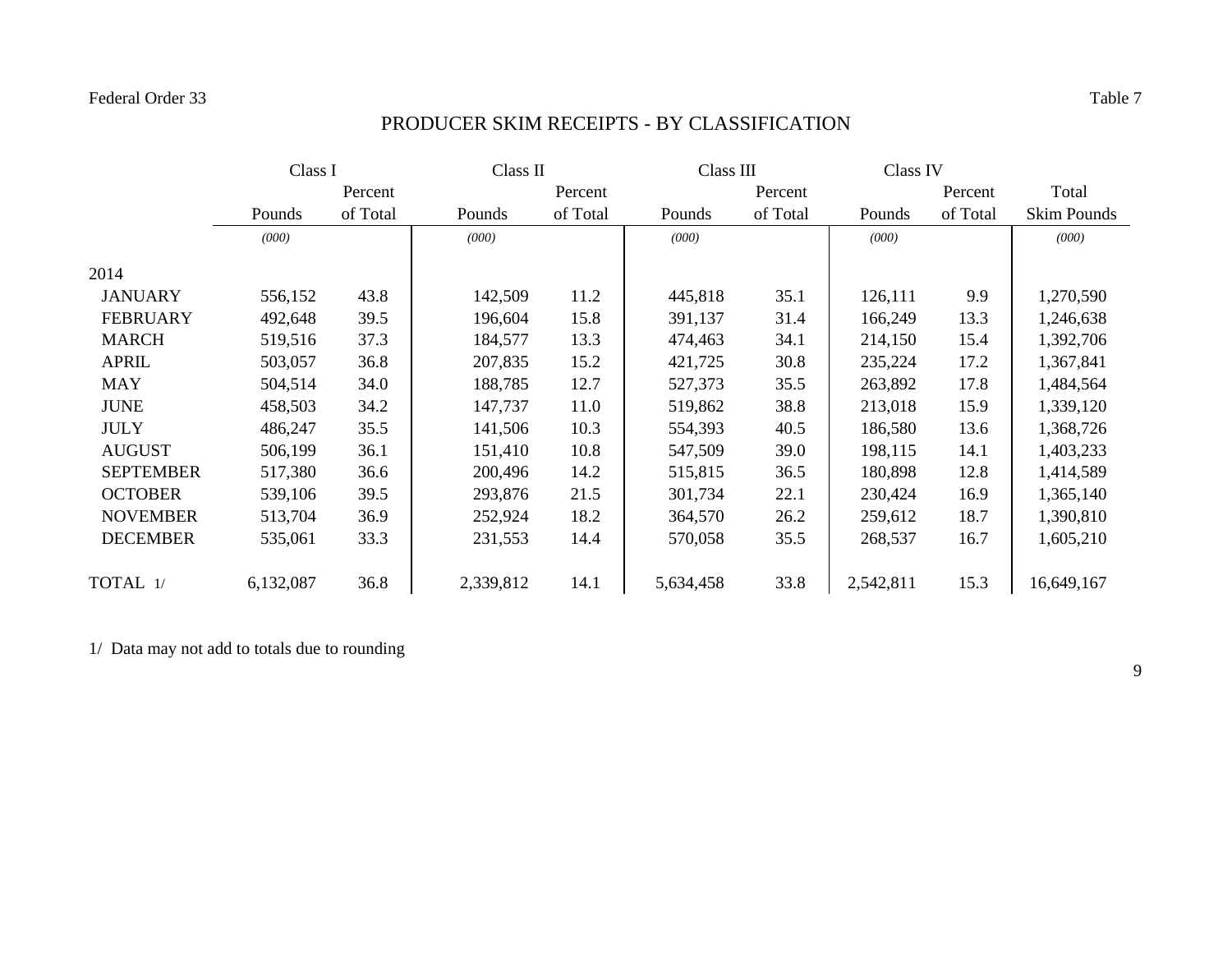## RECEIPTS OF PRODUCER BUTTERFAT - BY CLASSIFICATION

|                  | Class I |          |         | Class II |         | Class III |         | Class IV |                        |
|------------------|---------|----------|---------|----------|---------|-----------|---------|----------|------------------------|
|                  |         | Percent  |         | Percent  |         | Percent   |         | Percent  | <b>Total Butterfat</b> |
|                  | Pounds  | of Total | Pounds  | of Total | Pounds  | of Total  | Pounds  | of Total | Pounds                 |
|                  | (000)   |          | (000)   |          | (000)   |           | (000)   |          | (000)                  |
| 2014             |         |          |         |          |         |           |         |          |                        |
| <b>JANUARY</b>   | 10,149  | 19.7     | 13,183  | 25.6     | 16,469  | 32.0      | 11,688  | 22.7     | 51,489                 |
| <b>FEBRUARY</b>  | 8,896   | 17.8     | 13,031  | 26.0     | 15,129  | 30.2      | 13,039  | 26.0     | 50,095                 |
| <b>MARCH</b>     | 9,317   | 16.8     | 15,152  | 27.3     | 18,425  | 33.2      | 12,553  | 22.6     | 55,447                 |
| <b>APRIL</b>     | 8,909   | 16.8     | 16,609  | 31.4     | 17,038  | 32.2      | 10,418  | 19.7     | 52,974                 |
| <b>MAY</b>       | 9,045   | 16.1     | 17,137  | 30.4     | 19,316  | 34.3      | 10,794  | 19.2     | 56,292                 |
| <b>JUNE</b>      | 8,607   | 17.2     | 14,954  | 29.9     | 19,462  | 38.9      | 6,945   | 13.9     | 49,968                 |
| <b>JULY</b>      | 9,336   | 18.3     | 14,851  | 29.1     | 18,802  | 36.9      | 7,996   | 15.7     | 50,985                 |
| <b>AUGUST</b>    | 9,326   | 17.6     | 15,465  | 29.2     | 19,106  | 36.1      | 9,094   | 17.2     | 52,991                 |
| <b>SEPTEMBER</b> | 9,189   | 17.0     | 15,188  | 28.1     | 19,178  | 35.5      | 10,482  | 19.4     | 54,037                 |
| <b>OCTOBER</b>   | 9,771   | 18.2     | 18,203  | 34.0     | 12,819  | 23.9      | 12,753  | 23.8     | 53,546                 |
| <b>NOVEMBER</b>  | 9,643   | 17.2     | 18,133  | 32.4     | 15,730  | 28.1      | 12,469  | 22.3     | 55,975                 |
| <b>DECEMBER</b>  | 10,255  | 16.0     | 16,881  | 26.3     | 21,551  | 33.6      | 15,411  | 24.0     | 64,097                 |
| TOTAL 1/         | 112,443 | 17.4     | 188,787 | 29.1     | 213,025 | 32.9      | 133,642 | 20.6     | 647,896                |

1/ Data may not add to totals due to rounding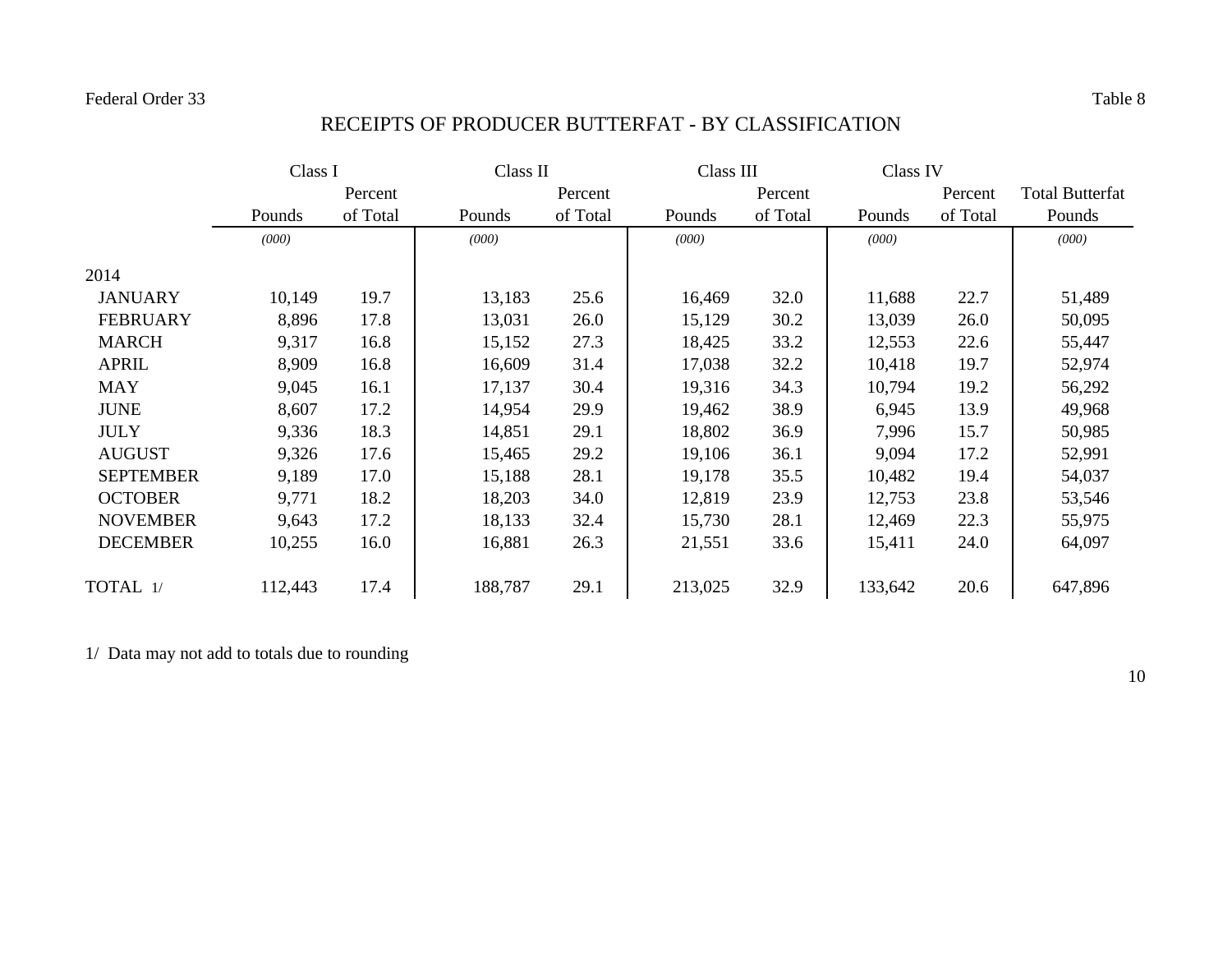# CLASS I DISPOSITION AT POOL PLANTS

|                  | Whole     | Flavor | 2%        | 1%      | 1/2%   | Flavor  | <b>Fat Free</b> |                   |                | <b>Bulk</b> |           | Ending    |           |
|------------------|-----------|--------|-----------|---------|--------|---------|-----------------|-------------------|----------------|-------------|-----------|-----------|-----------|
|                  | Milk      | Milk   | Milk      | Milk    | Milk   | Lowfat  | Milk            | <b>Buttermilk</b> | Eggnog         | Sales       | Shrinkage | Inventory | Total     |
|                  |           |        |           |         |        |         | Pounds $(000)$  |                   |                |             |           |           |           |
| 2014             |           |        |           |         |        |         |                 |                   |                |             |           |           |           |
| <b>JANUARY</b>   | 129,162   | 6,650  | 237,672   | 57,661  | 6,540  | 49,644  | 73,721          | 4,882             | 131            | 470         | 1,666     | 58,347    | 626,546   |
| <b>FEBRUARY</b>  | 110,580   | 6,333  | 201,183   | 51,916  | 5,506  | 55,615  | 62,831          | 4,270             | $\overline{0}$ | 1,781       | 1,672     | 60,445    | 562,132   |
| <b>MARCH</b>     | 117,388   | 7,070  | 212,298   | 56,856  | 5,864  | 63,396  | 66,853          | 4,828             | 18             | 1,675       | 2,446     | 53,585    | 592,277   |
| <b>APRIL</b>     | 112,518   | 6,644  | 202,522   | 54,386  | 5,257  | 60,040  | 63,409          | 4,597             | 13             | 1,370       | 748       | 57,171    | 568,675   |
| <b>MAY</b>       | 114,205   | 6,740  | 206,783   | 56,099  | 5,420  | 63,149  | 65,318          | 4,870             | $\overline{0}$ | 1,267       | 1,547     | 48,293    | 573,691   |
| <b>JUNE</b>      | 109,325   | 6,190  | 201,252   | 43,599  | 5,264  | 34,005  | 59,677          | 4,688             | $\overline{0}$ | 729         | 1,680     | 51,528    | 517,937   |
| <b>JULY</b>      | 116,380   | 6,750  | 208,559   | 46,486  | 5,311  | 39,016  | 60,913          | 5,053             | $\Omega$       | 1,162       | 2,107     | 58,331    | 550,068   |
| <b>AUGUST</b>    | 117,415   | 6,871  | 213,282   | 48,486  | 5,385  | 55,075  | 62,793          | 4,806             | $\Omega$       | 1,887       | 2,431     | 58,428    | 576,859   |
| <b>SEPTEMBER</b> | 114,464   | 6,968  | 201,656   | 55,873  | 5,198  | 67,556  | 61,610          | 4,822             | 64             | 3,511       | 1,503     | 65,102    | 588,327   |
| <b>OCTOBER</b>   | 124,990   | 7,466  | 214,007   | 57,110  | 5,596  | 68,647  | 64,809          | 5,103             | 1,337          | 2,065       | 1,228     | 65,763    | 618,121   |
| <b>NOVEMBER</b>  | 122,334   | 6,606  | 204,926   | 58,115  | 5,278  | 55,867  | 62,102          | 5,179             | 5,538          | 1,976       | 1,726     | 61,725    | 591,372   |
| <b>DECEMBER</b>  | 128,561   | 7,017  | 212,495   | 59,135  | 4,761  | 61,341  | 62,220          | 5,397             | 6,801          | 7,510       | 1,342     | 53,936    | 610,515   |
| TOTAL 1/         | 1,417,322 | 81,305 | 2,516,635 | 645,722 | 65,380 | 673,351 | 766,256         | 58,495            | 13,902         | 25,403      | 20,096    | 692,654   | 6,976,520 |

1/ Data may not add to totals due to rounding.

2/ Restricted, included in 2% Reduced Fat Milk.

11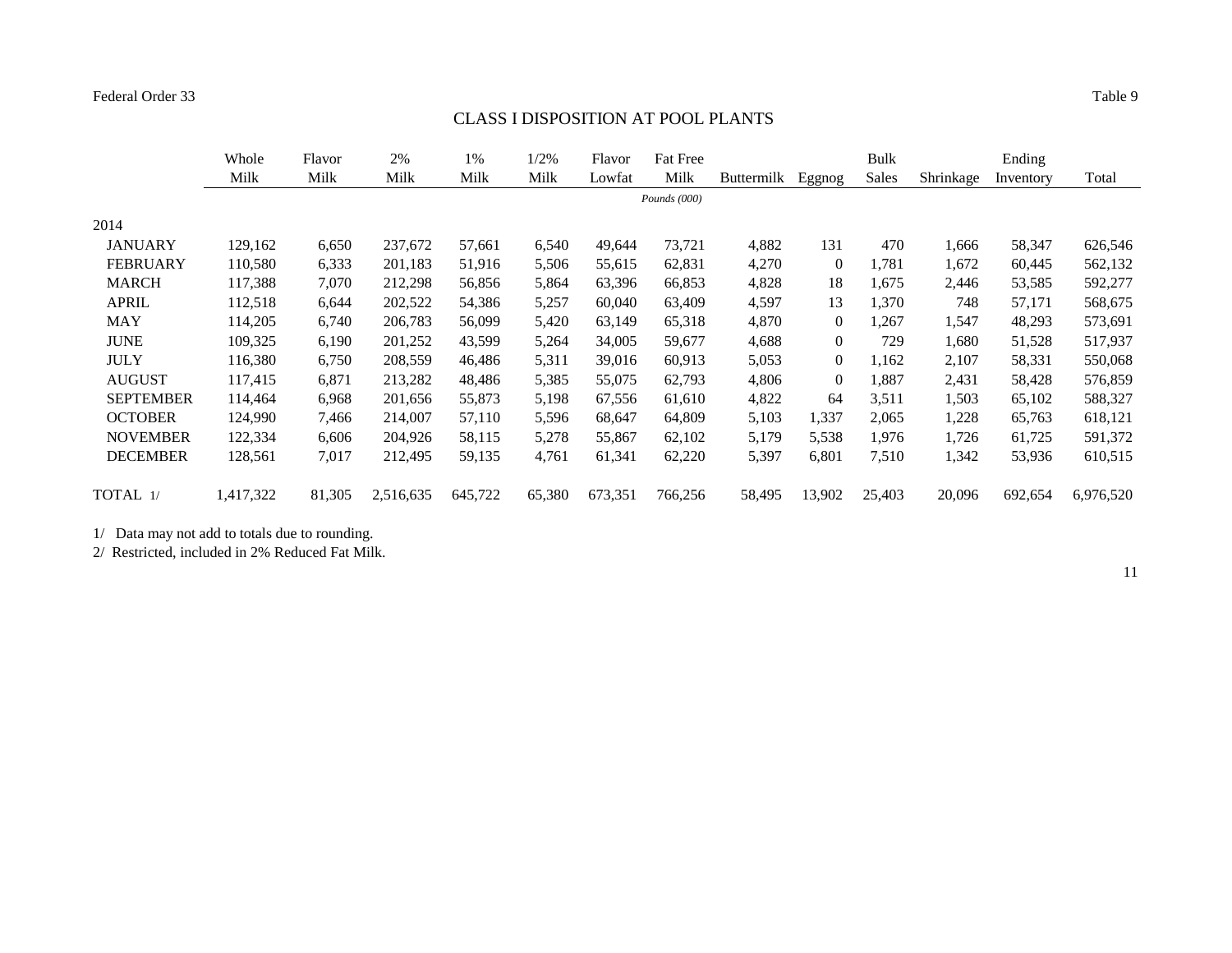## CLASS II DISPOSITION AT POOL PLANTS

|                  |         | Sour Cream        |         | Ice Cream       |              |           |                |              |           |
|------------------|---------|-------------------|---------|-----------------|--------------|-----------|----------------|--------------|-----------|
|                  |         | Dips, Yogurt      | Cottage | Mix, Conds. $&$ | Skim         |           | Livestock      | Transfers to |           |
|                  | Cream   | & CL II Beverages | Cheese  | Comm. Foods     | Equiv.       | Shrinkage | Feed & Dump    | Other Orders | Total     |
|                  |         |                   |         |                 | Pounds (000) |           |                |              |           |
| 2014             |         |                   |         |                 |              |           |                |              |           |
| <b>JANUARY</b>   | 9,837   | 73,758            | 29,713  | 42,186          | 7,077        | 17        | $\overline{0}$ | 4,261        | 166,849   |
| <b>FEBRUARY</b>  | 8,727   | 99,340            | 29,039  | 69,062          | 6,968        | 2/        | $\overline{0}$ | 4,967        | 218,103   |
| <b>MARCH</b>     | 9,193   | 96,199            | 32,159  | 59,059          | 8,671        | 2/        | $\overline{0}$ | 4,834        | 210,115   |
| <b>APRIL</b>     | 11,128  | 104,578           | 33,831  | 73,340          | 10,980       | 2/        | $\overline{0}$ | 5,392        | 239,249   |
| <b>MAY</b>       | 10,745  | 76,959            | 31,061  | 83,745          | 11,524       | 2/        | $\overline{0}$ | 6,376        | 220,410   |
| <b>JUNE</b>      | 8,855   | 55,308            | 32,921  | 60,163          | 12,150       | 1,466     | $\overline{0}$ | 7,093        | 177,956   |
| <b>JULY</b>      | 9,275   | 61,250            | 32,555  | 48,145          | 12,475       | 2/        | $\overline{0}$ | 8,041        | 171,741   |
| <b>AUGUST</b>    | 10,001  | 64,885            | 33,622  | 51,107          | 10,849       | 2/        | $\overline{0}$ | 8,447        | 178,911   |
| <b>SEPTEMBER</b> | 9,251   | 113,603           | 35,867  | 54,429          | 8,877        | 2/        | $\overline{0}$ | 4,325        | 226,352   |
| <b>OCTOBER</b>   | 11,609  | 186,191           | 33,001  | 79,126          | 7,860        | 13        | $\overline{0}$ | 4,473        | 322,273   |
| <b>NOVEMBER</b>  | 13,693  | 151,071           | 31,409  | 72,863          | 6,958        | 18        | $\overline{0}$ | 2,763        | 278,775   |
| <b>DECEMBER</b>  | 13,589  | 143,123           | 33,729  | 58,214          | 7,463        | 112       | $\overline{0}$ | 2,596        | 258,826   |
| TOTAL 1/         | 125,903 | 1,226,265         | 388,907 | 751,439         | 111,852      | 1,626     | $\overline{0}$ | 63,568       | 2,669,560 |

1/ Data may not add to totals due to rounding.

2/ Restricted data, combined with Sour Cream, Dips and Yogurt.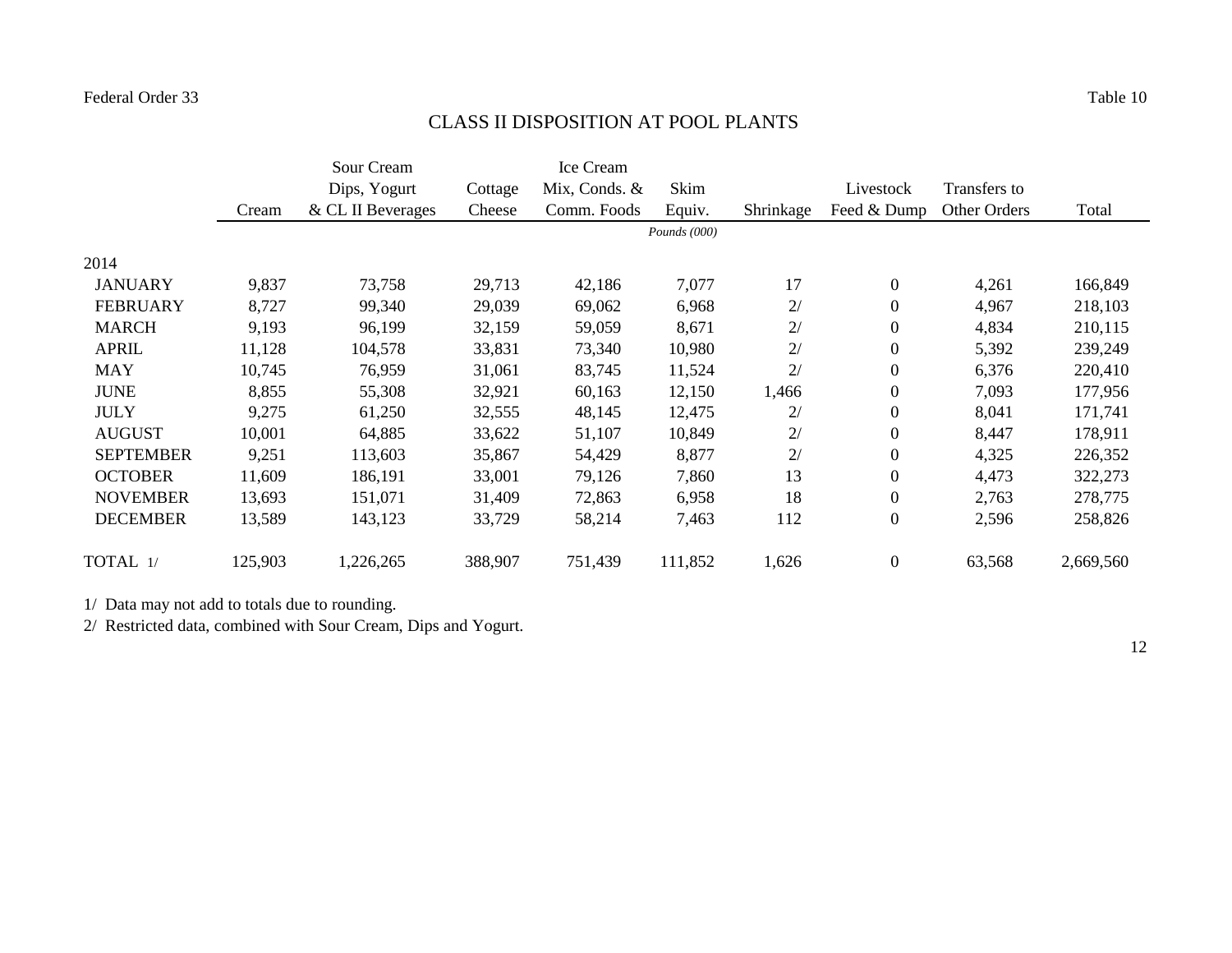|                  |           | Transfers to        |                  | Livestock Feed |           |
|------------------|-----------|---------------------|------------------|----------------|-----------|
|                  | Cheese    | <b>Other Orders</b> | Shrinkage        | $&$ Dump       | Total     |
|                  |           |                     | Pounds (000)     |                |           |
| 2014             |           |                     |                  |                |           |
| <b>JANUARY</b>   | 450,133   | 9,025               | 9,633            | 2,149          | 470,940   |
| <b>FEBRUARY</b>  | 400,392   | 4,249               | 8,151            | 1,977          | 414,769   |
| <b>MARCH</b>     | 491,021   | 2,305               | 10,251           | 2,428          | 506,005   |
| <b>APRIL</b>     | 443,130   | 4,033               | $\theta$         | 0              | 447,163   |
| <b>MAY</b>       | 535,377   | 7,301               | 11,191           | 2,240          | 556,109   |
| <b>JUNE</b>      | 517,492   | 17,293              | 10,032           | 1,828          | 546,645   |
| <b>JULY</b>      | 549,772   | 21,995              | 10,913           | 2,183          | 584,863   |
| <b>AUGUST</b>    | 566,379   | 20,710              | 10,034           | 2,474          | 599,597   |
| <b>SEPTEMBER</b> | 554,759   | 14,657              | $\boldsymbol{0}$ | $\overline{0}$ | 569,416   |
| <b>OCTOBER</b>   | 324,496   | 10,929              | 0                | $\overline{0}$ | 335,425   |
| <b>NOVEMBER</b>  | 394,521   | 5,285               | $\overline{0}$   | $\overline{0}$ | 399,806   |
| <b>DECEMBER</b>  | 589,805   | 5,815               | $\boldsymbol{0}$ | $\overline{0}$ | 595,621   |
| TOTAL 1/         | 5,817,277 | 123,597             | 70,205           | 15,279         | 6,026,359 |

### CLASS III DISPOSITION AT POOL PLANTS

1/ Data may not add to totals due to rounding.

13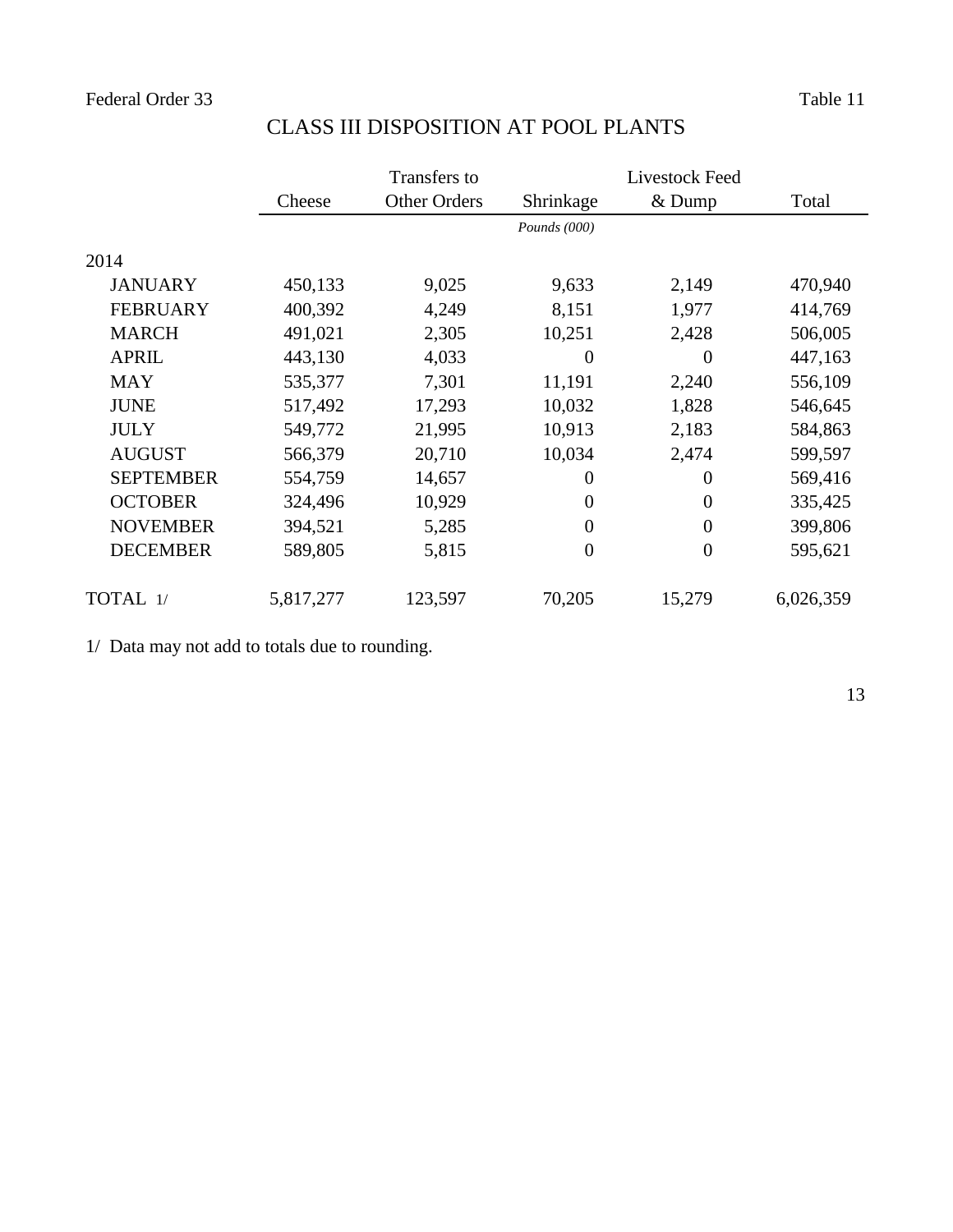# CLASS IV DISPOSITION AT POOL PLANTS

|                  |               | Whole   | Nonfat Dry Milk |                  | Skim           | Transfers |           |                  |           |
|------------------|---------------|---------|-----------------|------------------|----------------|-----------|-----------|------------------|-----------|
|                  |               | Milk    | Condensed       | Livestock Feed   | Equiv.         | To Other  | Ending    |                  |           |
|                  | <b>Butter</b> | Powder  | & Evaporated    | $&$ Dump         | Used to        | Orders    | Inventory | Shrinkage        | Total     |
|                  |               |         |                 |                  | Pounds $(000)$ |           |           |                  |           |
| 2014             |               |         |                 |                  |                |           |           |                  |           |
| <b>JANUARY</b>   | 20,026        | 11,475  | 100,304         | $\overline{0}$   | 1,391          | 10,615    | 21,598    | $\boldsymbol{0}$ | 165,409   |
| <b>FEBRUARY</b>  | 19,009        | 9,216   | 141,730         | $\overline{0}$   | 1,357          | 12,764    | 22,469    | $\boldsymbol{0}$ | 206,545   |
| <b>MARCH</b>     | 18,380        | 11,399  | 173,863         | $\boldsymbol{0}$ | 1,699          | 14,195    | 37,904    | $\boldsymbol{0}$ | 257,440   |
| <b>APRIL</b>     | 22,396        | 21,614  | 186,942         | 2,201            | 1,605          | 17,580    | 42,309    | 9,905            | 304,552   |
| <b>MAY</b>       | 29,238        | 17,300  | 227,245         | $\mathbf{0}$     | 1,267          | 18,077    | 37,302    | $\overline{0}$   | 330,429   |
| <b>JUNE</b>      | 13,657        | 9,505   | 178,976         | $\mathbf{0}$     | 1,771          | 12,806    | 36,129    | $\overline{0}$   | 252,844   |
| <b>JULY</b>      | 12,321        | 7,199   | 159,321         | $\overline{0}$   | 1,863          | 18,551    | 30,061    | $\overline{0}$   | 229,316   |
| <b>AUGUST</b>    | 12,102        | 13,234  | 164,989         | $\mathbf{0}$     | 1,797          | 12,507    | 37,615    | $\boldsymbol{0}$ | 242,244   |
| <b>SEPTEMBER</b> | 15,551        | 16,084  | 142,562         | 1,433            | 1,688          | 11,919    | 34,636    | 11,207           | 235,080   |
| <b>OCTOBER</b>   | 22,306        | 17,462  | 192,281         | 1,843            | 2,442          | 16,550    | 33,858    | 12,000           | 298,742   |
| <b>NOVEMBER</b>  | 26,611        | 15,612  | 190,744         | 1,559            | 2,302          | 8,920     | 58,602    | 12,790           | 317,140   |
| <b>DECEMBER</b>  | 28,940        | 19,133  | 210,729         | 2,364            | 2,233          | 18,610    | 49,611    | 13,559           | 345,179   |
| TOTAL 1/         | 240,537       | 169,233 | 2,069,686       | 9,400            | 21,415         | 173,094   | 442,094   | 59,461           | 3,184,920 |

1/ Data may not add to totals due to rounding.

14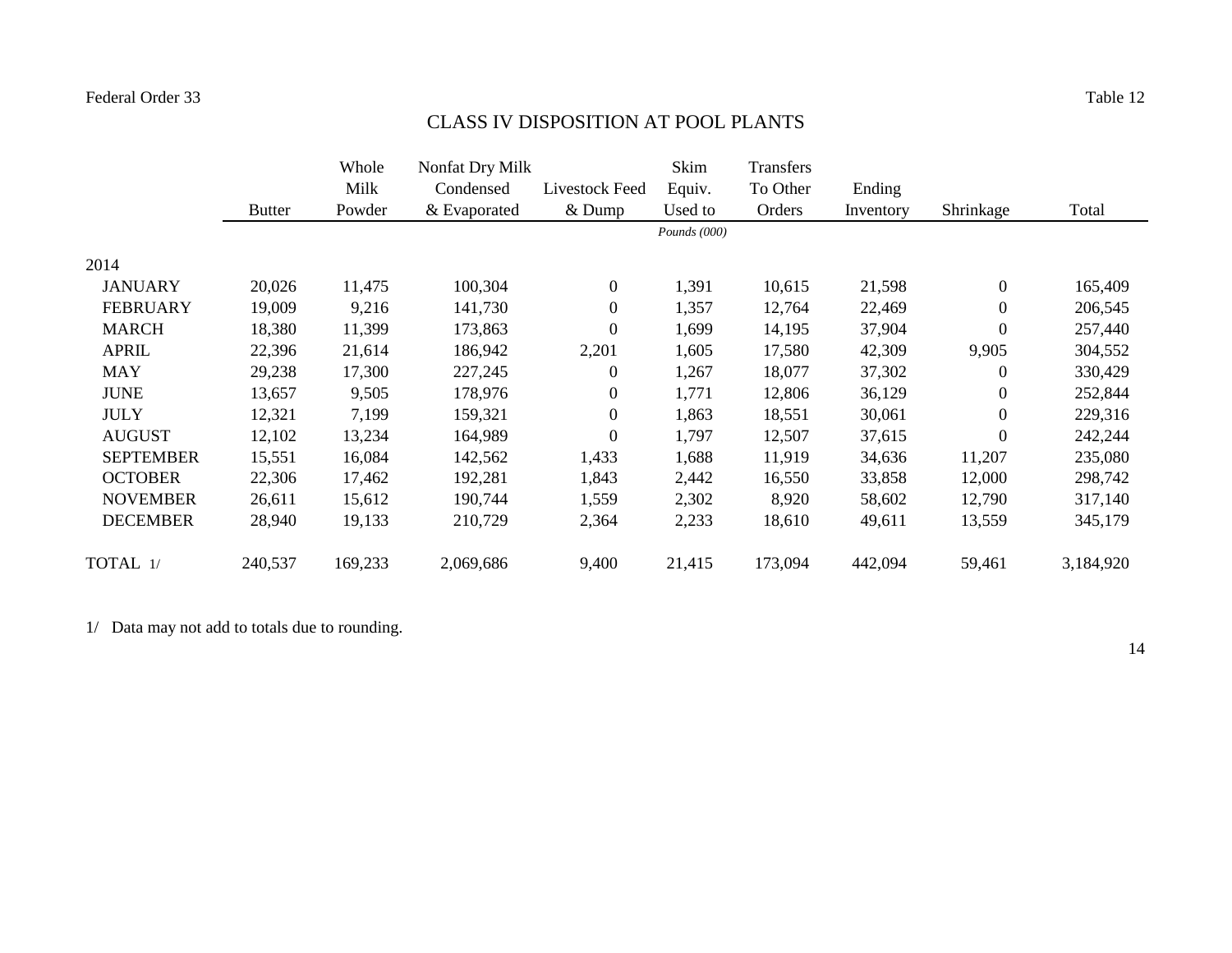#### MIDEAST RECEIPTS OF PRODUCER MILK BY STATE

|                    | <b>ILLINOIS</b> | <b>INDIANA</b> | <b>IOWA</b>   | <b>KENTUCKY</b>      | <b>MARYLAND 1/</b> | <b>MICHIGAN</b> |
|--------------------|-----------------|----------------|---------------|----------------------|--------------------|-----------------|
| 2014               |                 |                | Pounds        |                      |                    |                 |
| <b>JANUARY</b>     | 5,433,644       | 166,914,529    | 2,420,750     | 1,844,167            | 3,810,014          | 579,556,005     |
| <b>FEBRUARY</b>    | 5,630,236       | 166,900,283    | 1,922,352     | 1,642,864            | 3,525,369          | 552,408,244     |
| <b>MARCH</b>       | 6,216,562       | 174,170,498    | 2,054,087     | 1,895,208            | 3,919,051          | 649,830,140     |
| <b>APRIL</b>       | 898,138         | 173,998,556    | 152,842       | 1,923,286            | 4,098,476          | 636,922,921     |
| <b>MAY</b>         | 5,420,871       | 197,854,496    | 2,258,871     | 1,784,044            | 4,147,531          | 687, 565, 425   |
| <b>JUNE</b>        | 5,086,056       | 168,515,109    | 2,173,577     | 1,743,161            | 3,904,944          | 645,173,347     |
| <b>JULY</b>        | 4,856,134       | 169,494,346    | 2,237,120     | 1,817,391            | 3,917,753          | 641, 315, 713   |
| <b>AUGUST</b>      | 4,908,924       | 166,941,727    | 2,034,737     | 1,484,174            | 3,964,682          | 670,385,481     |
| <b>SEPTEMBER</b>   | 5,051,035       | 167,300,296    | 2,033,627     | 1,344,251            | 3,703,268          | 649,866,923     |
| <b>OCTOBER</b>     | 953,038         | 193, 181, 377  | 175,460       | 1,372,580            | 2,366,223          | 627,698,064     |
| <b>NOVEMBER</b>    | 623,113         | 184,396,646    | 146,291       | 1,409,404            | 2,275,448          | 652,418,202     |
| <b>DECEMBER</b>    | 6,139,732       | 212,355,531    | 2,153,427     | 1,431,588            | 2,449,101          | 771,889,120     |
| <b>TOTAL</b>       | 51,217,483      | 2,142,023,394  | 19,763,141    | 19,692,118           | 42,081,860         | 7,765,029,585   |
| <b>AVERAGE</b>     | 4,268,124       | 178,501,950    | 1,646,928     | 1,641,010            | 3,506,822          | 647,085,799     |
|                    | <b>NEW YORK</b> | <b>OHIO</b>    | PENNSYLVANIA  | <b>WEST VIRGINIA</b> | <b>WISCONSIN</b>   | OTHER 2/        |
| 2014               |                 |                | Pounds        |                      |                    |                 |
| <b>JANUARY</b>     | 59,091,187      | 354,760,644    | 99,430,563    | 3,027,166            | 40,083,894         | 5,665,747       |
| <b>FEBRUARY</b>    | 90,821,553      | 339,903,382    | 94,491,094    | 2,687,584            | 30,868,011         | 5,960,008       |
| <b>MARCH</b>       | 101,745,242     | 372,924,539    | 110,134,141   | 3,000,955            | 17,236,201         | 5,070,981       |
| <b>APRIL</b>       | 101,297,486     | 382,394,531    | 104,596,449   | 2,942,755            | 6,734,122          | 4,801,821       |
| <b>MAY</b>         | 107,235,931     | 383,288,843    | 109,609,859   | 3,168,199            | 35,478,313         | 3,242,744       |
| <b>JUNE</b>        | 81,256,738      | 346, 181, 383  | 96,141,011    | 2,832,097            | 34, 563, 787       | 1,270,290       |
| <b>JULY</b>        | 101,312,001     | 352,886,030    | 103,654,416   | 2,679,197            | 34,865,257         | 744,933         |
| <b>AUGUST</b>      | 91,627,697      | 356,785,067    | 95,494,495    | 2,634,736            | 57,792,016         | 2,002,530       |
| <b>U SEPTEMBER</b> | 95,344,268      | 380,024,849    | 96,242,233    | 2,482,092            | 65, 192, 753       | 824,156         |
| <b>OCTOBER</b>     | 98,743,128      | 356,886,867    | 97,756,215    | 2,534,003            | 36,151,494         | 780,934         |
| <b>NOVEMBER</b>    | 93,566,235      | 368,270,334    | 87,816,567    | 2,568,349            | 52,539,381         | 935,772         |
| <b>DECEMBER</b>    | 97,056,003      | 408,260,040    | 96,411,257    | 2,859,464            | 67, 351, 524       | 949,186         |
| <b>TOTAL</b>       | 1,119,097,469   | 4,402,566,509  | 1,191,778,300 | 33,416,597           | 478,856,753        | 32,249,102      |
| <b>AVERAGE</b>     | 93,258,122      | 366,880,542    | 99,314,858    | 2,784,716            | 39,904,729         | 2,687,425       |

1/ Includes restricted Massachusetts counties.

2/ 'Other' includes Idaho, North Carolina, New Mexico, Minnesota, Missouri, Tennessee, Texas and Virginia.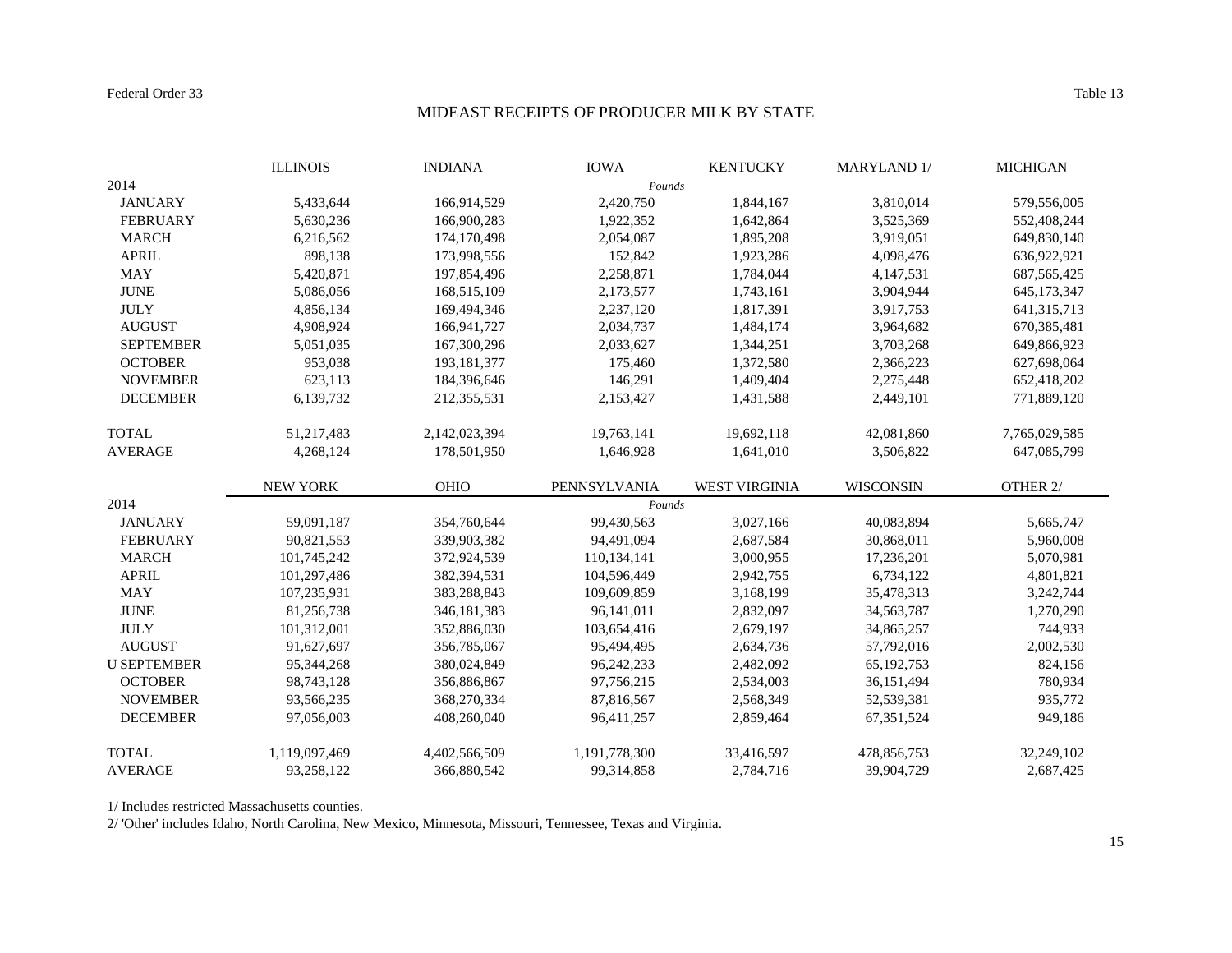# MIDEAST NUMBER OF PRODUCERS BY STATE

|                  | <b>ILLINOIS</b> | <b>INDIANA</b> | <b>IOWA</b>  | <b>KENTUCKY</b> | MARYLAND 1/      | <b>MICHIGAN</b> |
|------------------|-----------------|----------------|--------------|-----------------|------------------|-----------------|
| 2014             |                 |                |              |                 |                  |                 |
| <b>JANUARY</b>   | 32              | 1,017          | 16           | 49              | 38               | 1,573           |
| <b>FEBRUARY</b>  | 32              | 1,020          | 10           | 55              | 38               | 1,569           |
| <b>MARCH</b>     | 31              | 1,001          | 10           | 50              | 38               | 1,564           |
| <b>APRIL</b>     | 24              | 1,018          | 10           | 51              | 39               | 1,561           |
| <b>MAY</b>       | 20              | 997            | 10           | 50              | 37               | 1,558           |
| <b>JUNE</b>      | 24              | 994            | 10           | 53              | 37               | 1,558           |
| <b>JULY</b>      | 24              | 994            | 11           | 53              | 37               | 1,559           |
| <b>AUGUST</b>    | 23              | 980            | 11           | 44              | 39               | 1,546           |
| <b>SEPTEMBER</b> | 24              | 967            | 19           | 43              | 39               | 1,538           |
| <b>OCTOBER</b>   | 18              | 993            | 19           | 44              | 37               | 1,533           |
| <b>NOVEMBER</b>  | 18              | 1,005          | 11           | 30              | 37               | 1,522           |
| <b>DECEMBER</b>  | 22              | 998            | 11           | 41              | 37               | 1,511           |
| <b>AVERAGE</b>   | 24              | 999            | 12           | $47\,$          | 38               | 1,549           |
|                  | NEW YORK        | OHIO           | PENNSYLVANIA | WEST VIRGINIA   | <b>WISCONSIN</b> | OTHER 2/        |
| 2014             |                 |                |              |                 |                  |                 |
| <b>JANUARY</b>   | 284             | 1,896          | 952          | 45              | 62               | 30              |
| <b>FEBRUARY</b>  | 283             | 1,948          | 889          | 44              | 60               | 34              |
| <b>MARCH</b>     | 284             | 1,961          | 921          | 45              | 47               | 31              |
| <b>APRIL</b>     | 286             | 1,970          | 895          | 43              | 58               | 35              |
| <b>MAY</b>       | 280             | 2,001          | 930          | 43              | 57               | 24              |
| <b>JUNE</b>      | 283             | 1,999          | 847          | 42              | 59               | 24              |
| <b>JULY</b>      | 283             | 1,999          | 847          | 42              | 59               | 24              |
| <b>AUGUST</b>    | 278             | 2,007          | 876          | 41              | 79               | 77              |
| <b>SEPTEMBER</b> | 275             | 1,999          | 937          | 41              | 79               | 37              |
| <b>OCTOBER</b>   | 273             | 1,959          | 894          | 41              | 88               | 43              |
| <b>NOVEMBER</b>  | 271             | 1,995          | 851          | $42\,$          | 88               | 21              |
| <b>DECEMBER</b>  | 268             | 1,972          | 853          | $42\,$          | 91               | 27              |
| <b>AVERAGE</b>   | 279             | 1,976          | 891          | 43              | 69               | 34              |

1/ Includes restricted Massachusetts counties.

2/ 'Other' includes Idaho, North Carolina, New Mexico, Minnesota, Missouri, Tennessee, Texas and Virginia.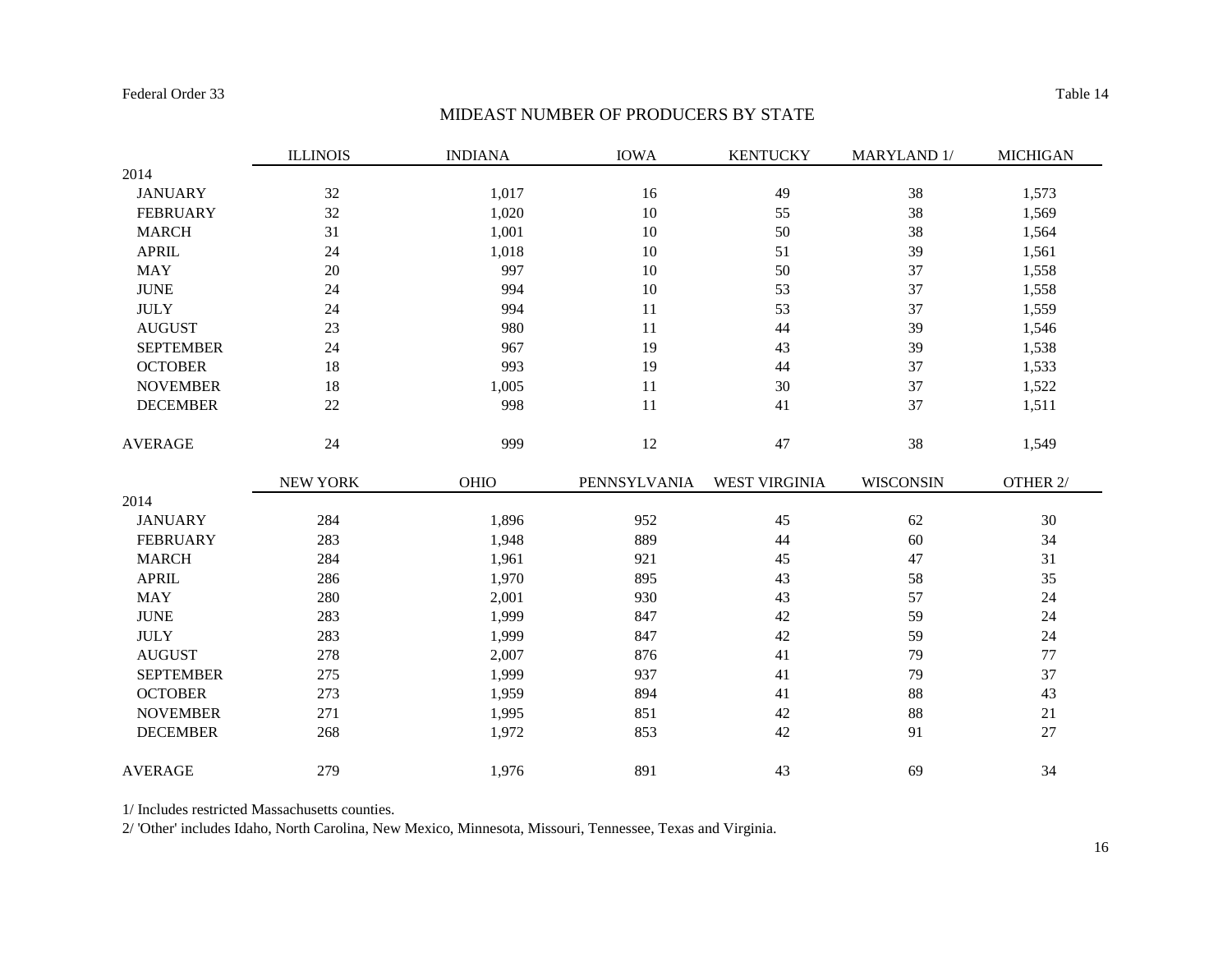#### MIDEAST PRODUCER MILK PER PRODUCER BY STATE

|                  | <b>ILLINOIS</b> | <b>INDIANA</b> | <b>IOWA</b>  | <b>KENTUCKY</b>      | MARYLAND 1/      | <b>MICHIGAN</b> |
|------------------|-----------------|----------------|--------------|----------------------|------------------|-----------------|
| 2014             |                 |                |              | Pounds               |                  |                 |
| <b>JANUARY</b>   | 169,801         | 164,124        | 151,297      | 37,636               | 100,264          | 368,440         |
| <b>FEBRUARY</b>  | 175,945         | 163,628        | 192,235      | 29,870               | 92,773           | 352,077         |
| <b>MARCH</b>     | 200,534         | 173,997        | 205,409      | 37,904               | 103,133          | 415,492         |
| <b>APRIL</b>     | 37,422          | 170,922        | 15,284       | 37,711               | 105,089          | 408,022         |
| <b>MAY</b>       | 271,044         | 198,450        | 225,887      | 35,681               | 112,095          | 441,313         |
| <b>JUNE</b>      | 211,919         | 169,532        | 217,358      | 32,890               | 105,539          | 414,104         |
| <b>JULY</b>      | 202,339         | 170,517        | 203,375      | 34,290               | 105,885          | 411,364         |
| <b>AUGUST</b>    | 213,431         | 170,349        | 184,976      | 33,731               | 101,659          | 433,626         |
| <b>SEPTEMBER</b> | 210,460         | 173,010        | 107,033      | 31,262               | 94,956           | 422,540         |
| <b>OCTOBER</b>   | 52,947          | 194,543        | 9,235        | 31,195               | 63,952           | 409,457         |
| <b>NOVEMBER</b>  | 34,617          | 183,479        | 13,299       | 46,980               | 61,499           | 428,658         |
| <b>DECEMBER</b>  | 279,079         | 212,781        | 195,766      | 34,917               | 66,192           | 510,847         |
| <b>AVERAGE</b>   | 171,628         | 178,778        | 143,429      | 35,339               | 92,753           | 417,995         |
|                  | NEW YORK        | OHIO           | PENNSYLVANIA | <b>WEST VIRGINIA</b> | <b>WISCONSIN</b> | OTHER 2/        |
| 2014             |                 |                |              | Pounds               |                  |                 |
| <b>JANUARY</b>   | 208,068         | 187,110        | 104,444      | 67,270               | 646,514          | 188,858         |
| <b>FEBRUARY</b>  | 320,924         | 174,488        | 106,289      | 61,081               | 514,467          | 175,294         |
| <b>MARCH</b>     | 358,258         | 190,171        | 119,581      | 66,688               | 366,728          | 163,580         |
| <b>APRIL</b>     | 354,187         | 194,109        | 116,868      | 68,436               | 116,106          | 137,195         |
| <b>MAY</b>       | 382,985         | 191,549        | 117,860      | 73,679               | 622,427          | 135,114         |
| <b>JUNE</b>      | 287,126         | 173,177        | 113,508      | 67,431               | 585,827          | 52,929          |
| <b>JULY</b>      | 357,993         | 176,531        | 122,378      | 63,790               | 590,937          | 31,039          |
| <b>AUGUST</b>    | 329,596         | 177,770        | 109,012      | 64,262               | 731,545          | 26,007          |
| <b>SEPTEMBER</b> | 346,706         | 190,107        | 102,713      | 60,539               | 825,225          | 22,274          |
| <b>OCTOBER</b>   | 361,696         | 182,178        | 109,347      | 61,805               | 410,812          | 18,161          |
| <b>NOVEMBER</b>  | 345,263         | 184,597        | 103,192      | 61,151               | 597,038          | 44,561          |
| <b>DECEMBER</b>  | 362,149         | 207,028        | 113,026      | 68,082               | 740,127          | 35,155          |
| <b>AVERAGE</b>   | 334,579         | 185,735        | 111,518      | 65,351               | 562,313          | 85,847          |

1/ Includes restricted Massachusetts counties.

2/ 'Other' includes Idaho, North Carolina, New Mexico, Minnesota, Missouri, Tennessee, Texas and Virginia.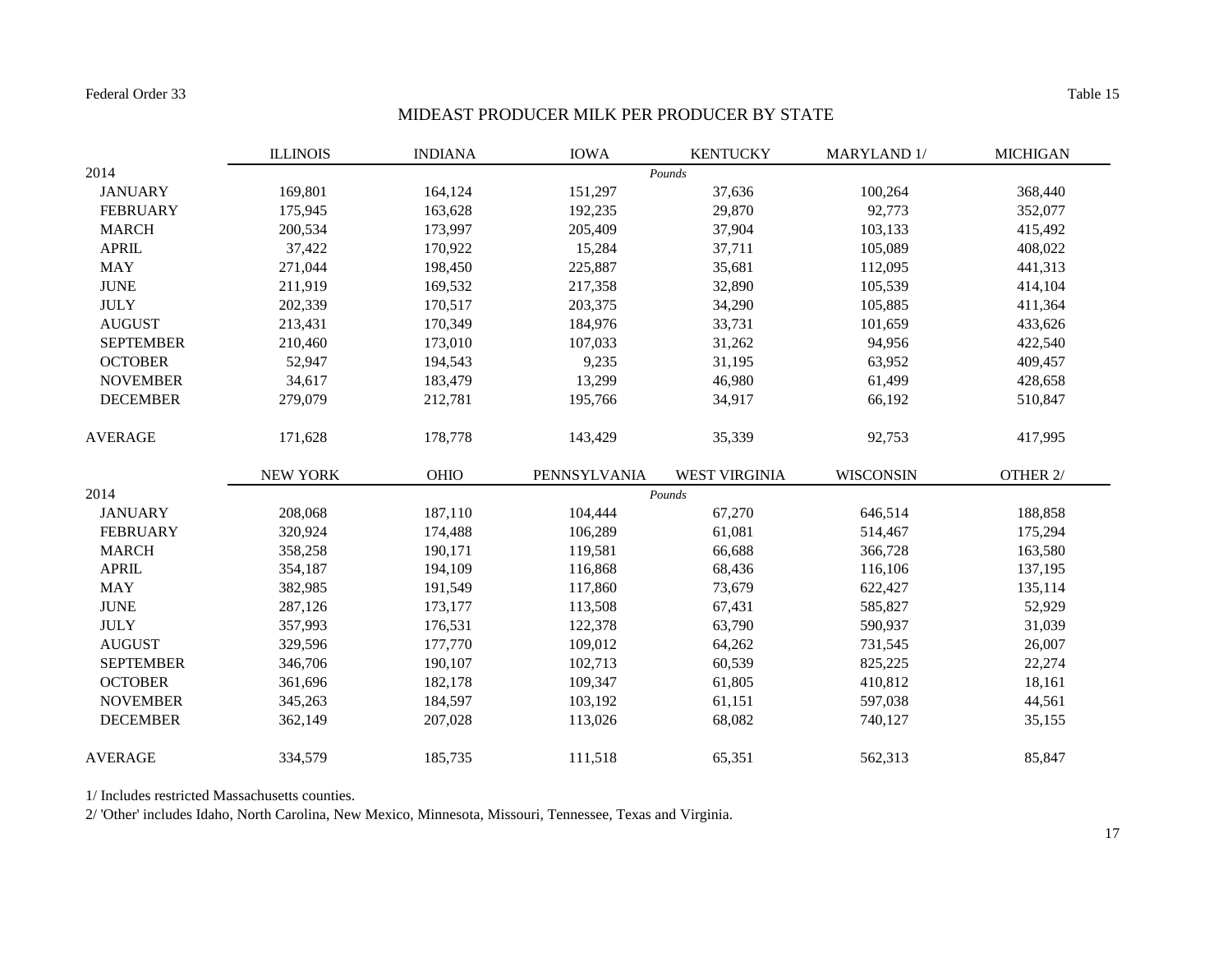|          |             | May 2014              |             | December 2014    |             |  |
|----------|-------------|-----------------------|-------------|------------------|-------------|--|
|          |             | <b>Producer Count</b> | Pounds      | Producer Count   | Pounds      |  |
|          |             |                       |             |                  |             |  |
| Illinois | Jo Daviess  | 7                     | 2,237,709   | 8                | 2,560,798   |  |
|          | Stephenson  | 3                     | 1,976,460   | ${\bf R}$        | $\mathbf R$ |  |
|          | <b>Will</b> | 6                     | 791,667     | 5                | 650,330     |  |
|          | Restricted  | 4                     | 415,035     | 9                | 2,928,604   |  |
| Total    |             | 20                    | 5,420,871   | 22               | 6,139,732   |  |
| Indiana  | Adams       | 27                    | 9,594,812   | 23               | 9,456,333   |  |
|          | Allen       | 29                    | 3,138,346   | 28               | 2,895,128   |  |
|          | Bartholomew | 6                     | 398,789     | $\mathfrak s$    | 276,867     |  |
|          | Boone       | 3                     | 319,473     | 3                | 302,861     |  |
|          | Carroll     | 4                     | 229,703     | 4                | 207,067     |  |
|          | Cass        | $\mathfrak{Z}$        | 2,641,779   | 3                | 2,413,159   |  |
|          | Clark       | 3                     | 288,017     | 3                | 16,768      |  |
|          | Clay        | 4                     | 420,012     | 4                | 401,442     |  |
|          | Dearborn    | $\mathbf R$           | $\mathbf R$ | 3                | 685,213     |  |
|          | Decatur     | $\overline{4}$        | 4,387,376   | 4                | 600,730     |  |
|          | DeKalb      | 10                    | 1,760,099   | 9                | 1,962,613   |  |
|          | Delaware    | 5                     | 125,948     | 5                | 386,618     |  |
|          | Elkhart     | 192                   | 27,094,083  | 192              | 31,260,748  |  |
|          | Franklin    | 4                     | 1,048,466   | 3                | 613,986     |  |
|          | Fulton      | 25                    | 3,883,637   | 26               | 3,946,249   |  |
|          | Harrison    | 5                     | 272,498     | 4                | 13,535      |  |
|          | Henry       | 7                     | 2,931,018   | 6                | 3,964,371   |  |
|          | Howard      | 9                     | 555,185     | 10               | 556,745     |  |
|          | Huntington  | 10                    | 5,954,097   | $10\,$           | 7,182,439   |  |
|          | Jackson     | 10                    | 1,211,188   | 10               | 1,236,916   |  |
|          | Jasper      | 3                     | 17,227,714  | $\overline{4}$   | 19,059,899  |  |
|          | Jay         | 11                    | 2,536,220   | 11               | 2,704,251   |  |
|          | Jefferson   | 3                     | 459,822     | 3                | 441,635     |  |
|          | Kosciusko   | $28\,$                | 7,793,273   | 28               | 8,791,478   |  |
|          | LaGrange    | 225                   | 7,408,778   | 227              | 9,331,560   |  |
|          | Lake        | 3                     | 552,682     | $\mathfrak{Z}$   | 489,100     |  |
|          | LaPorte     | 16                    | 5,862,033   | 14               | 3,672,277   |  |
|          | Marshall    | 43                    | 11,283,524  | 45               | 14,657,814  |  |
|          | Miami       | $8\,$                 | 1,250,632   | 10               | 1,263,588   |  |
|          | Montgomery  | 6                     | 475,740     | 6                | 364,005     |  |
|          | Morgan      | 3                     | 1,646,656   | $\mathbf R$      | $\mathbf R$ |  |
|          | Newton      | 3                     | 23,333,552  | $\mathbf R$      | $\mathbf R$ |  |
|          | Noble       | 37                    | 6,032,136   | 37               | 6,782,519   |  |
|          | Parke       | 33                    | 2,361,027   | 31               | 1,827,204   |  |
|          | Porter      | 5                     | 1,107,164   | 5                | 946,049     |  |
|          | Pulaski     | 5                     | 1,972,764   | 6                | 2,609,314   |  |
|          | Randolph    | $8\,$                 | 1,127,257   | 9                | 1,230,149   |  |
|          | Ripley      | 4                     | 407,344     | 6                | 388,210     |  |
|          | Rush        | 10                    | 1,410,946   | 11               | 1,338,267   |  |
|          | Shelby      | $\boldsymbol{7}$      | 876,955     | $\sqrt{ }$       | 704,941     |  |
|          | St. Joseph  | 14                    | 2,354,686   | 17               | 2,826,621   |  |
|          | Steuben     | 16                    | 5,203,517   | 16               | 5,810,183   |  |
|          | Switzerland | $\overline{4}$        | 429,959     | $\overline{4}$   | 392,192     |  |
|          | Wabash      | 15                    | 3,235,197   | 13               | 4,120,333   |  |
|          | Washington  | $\tau$                | 698,661     | $\boldsymbol{7}$ | 39,745      |  |
|          | Wayne       | 67                    | 6,112,220   | 69               | 6,121,876   |  |
|          | Wells       | 11                    | 8,095,509   | 9                | 8,139,915   |  |
|          | White       | 3                     | 346,222     | 3                | 269,080     |  |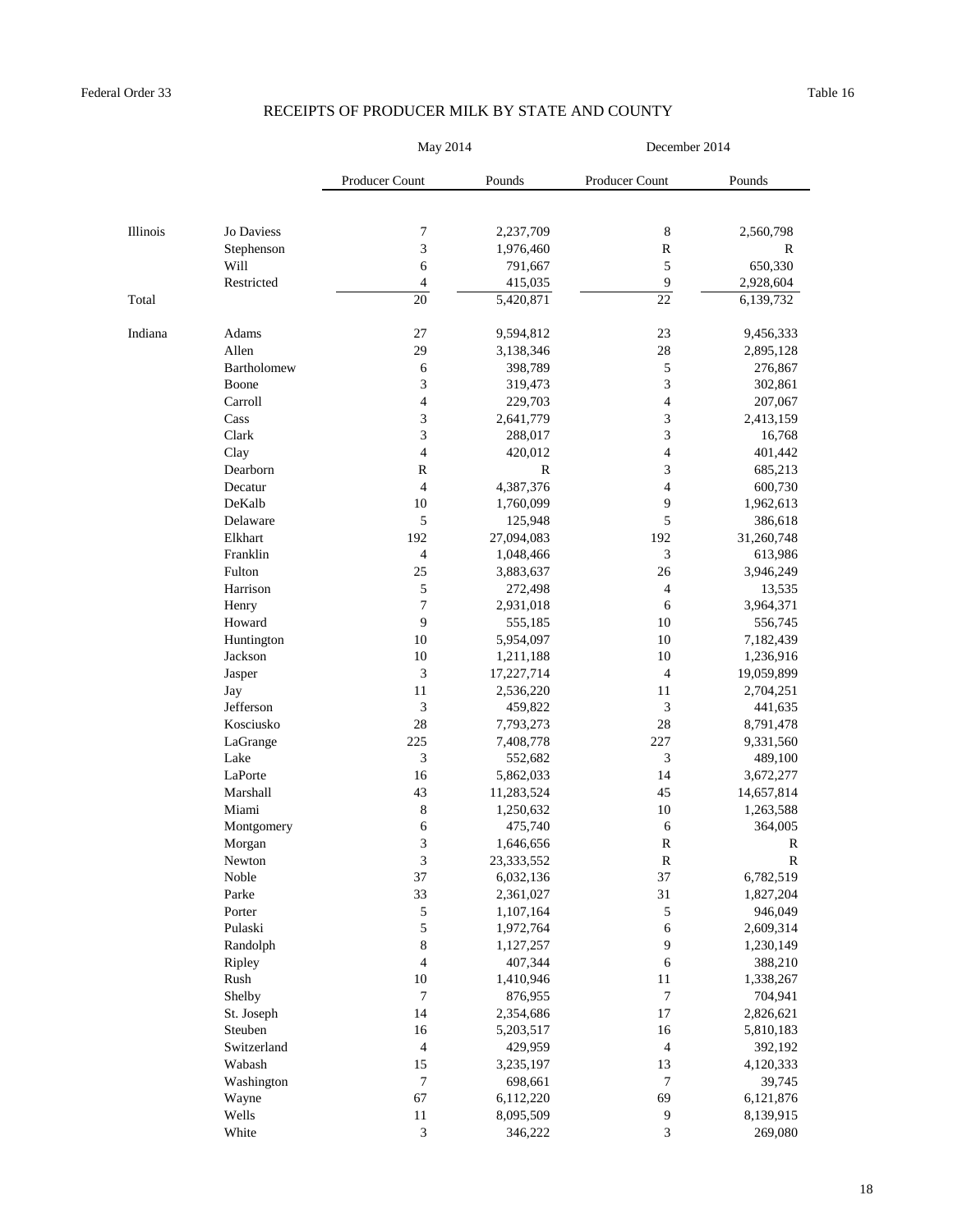|              |                       | May 2014         |                      | December 2014         |                    |  |
|--------------|-----------------------|------------------|----------------------|-----------------------|--------------------|--|
|              |                       | Producer Count   | Pounds               | <b>Producer Count</b> | Pounds             |  |
|              |                       |                  |                      |                       |                    |  |
| $IN$ (cont.) | Whitley               | 10               | 2,131,328            | 10                    | 1,974,869          |  |
|              | Restricted            | 29               | 7,866,452            | 32                    | 37,678,669         |  |
| Total        |                       | 997              | 197,854,496          | 998                   | 212,355,531        |  |
| Iowa         | Dubuque               | $8\,$            | 1,469,634            | 9                     | 1,626,906          |  |
|              | Restricted            | $\overline{c}$   | 789,237              | $\mathbf{2}$          | 526,521            |  |
| Total        |                       | 10               | 2,258,871            | 11                    | 2,153,427          |  |
| Kentucky     | Christian             | $\,8\,$          | 64,647               | 7                     | 20,138             |  |
|              | Fleming               | 9                | 667,774              | 6                     | 563,319            |  |
|              | Harrison              | 3                | 96,091               | $\mathbf R$           | $\mathbf R$        |  |
|              | Mason                 | 6                | 279,817              | 4                     | 334,832            |  |
|              | Robertson             | 5                | 188,598              | 5                     | 177,876            |  |
|              | Todd                  | 7                | 240,153              | 7                     | 52,432             |  |
|              | Trigg                 | 5                | 34,574               | $\mathbf R$           | $\mathbf R$        |  |
|              | Restricted            |                  | 212,390              | 12                    | 282,991            |  |
| Total        |                       | 50               | 1,784,044            | 41                    | 1,431,588          |  |
| Maryland     | Garrett               | 35               | 2,577,368            | 35                    | 2,381,963          |  |
|              | Restricted 1/         | $\overline{2}$   | 1,570,163            | $\overline{2}$        | 67,138             |  |
| Total        |                       | 37               | 4,147,531            | 37                    | 2,449,101          |  |
| Michigan     | Alcona                | 8                | 1,705,361            | $\overline{7}$        | 1,782,978          |  |
|              | Alger                 | 3                | 125,328              | $\mathbf R$           | $\mathbf R$        |  |
|              | Allegan               | 70               | 32,458,618           | 69                    | 35,565,270         |  |
|              | Alpena                | 35               | 5,484,286            | 33                    | 5,276,258          |  |
|              | Antrim                | $\overline{4}$   | 1,103,077            | 3                     | 1,103,864          |  |
|              | Arenac                | 22               | 7,568,914            | 21                    | 6,956,262          |  |
|              | Baraga                | $\overline{4}$   | 393,686              | $\overline{4}$        | 299,988            |  |
|              | Barry                 | 32               | 23,104,098           | 31                    | 29,302,418         |  |
|              | Bay                   | $\boldsymbol{7}$ | 1,826,647            | $\overline{7}$        | 1,922,790          |  |
|              | Berrien               | 8                | 3,535,289            | 8                     | 3,859,667          |  |
|              | <b>Branch</b>         | 25               | 4,155,295            | 24                    | 6,343,288          |  |
|              | Calhoun               | 21               | 10,677,689           | 20                    | 13,015,520         |  |
|              | Cass<br>Charlevoix    | 6<br>5           | 213,578<br>1,028,421 | $\mathfrak s$<br>5    | 338,188<br>944,589 |  |
|              | Cheboygan             | 5                | 948,717              | 4                     | 721,858            |  |
|              | Chippewa              | 9                | 959,363              | 9                     | 775,019            |  |
|              | Clare                 | 27               | 2,461,193            | 27                    | 2,476,058          |  |
|              | Clinton               | 63               | 60,378,794           | 63                    | 66,511,310         |  |
|              | Delta                 | 7                | 598,984              | 5                     | 480,886            |  |
|              | Eaton                 | 26               | 2,804,249            | 25                    | 2,599,921          |  |
|              | Emmet                 | 4                | 479,750              | 3                     | 438,496            |  |
|              | Genesee               | $\tau$           | 2,211,819            | 7                     | 2,213,275          |  |
|              | Gladwin               | 10               | 1,293,406            | 9                     | 1,977,041          |  |
|              | <b>Grand Traverse</b> | $\overline{4}$   | 276,377              | 4                     | 267,586            |  |
|              | Gratiot               | 36               | 46,622,864           | 38                    | 64,799,766         |  |
|              | Hillsdale             | 35               | 6,400,121            | 32                    | 9,766,517          |  |
|              | Huron                 | 81               | 76,965,475           | 80                    | 82,344,334         |  |
|              | Ingham                | 27               | 9,587,727            | 27                    | 9,384,936          |  |
|              | Ionia                 | 52               | 35,683,682           | 51                    | 34,971,113         |  |
|              | Iosco                 | 12               | 934,210              | 12                    | 1,514,985          |  |
|              | Isabella              | 41               | 12,198,179           | 41                    | 14,061,294         |  |
|              | Jackson               | 21               | 5,982,152            | 19                    | 7,065,240          |  |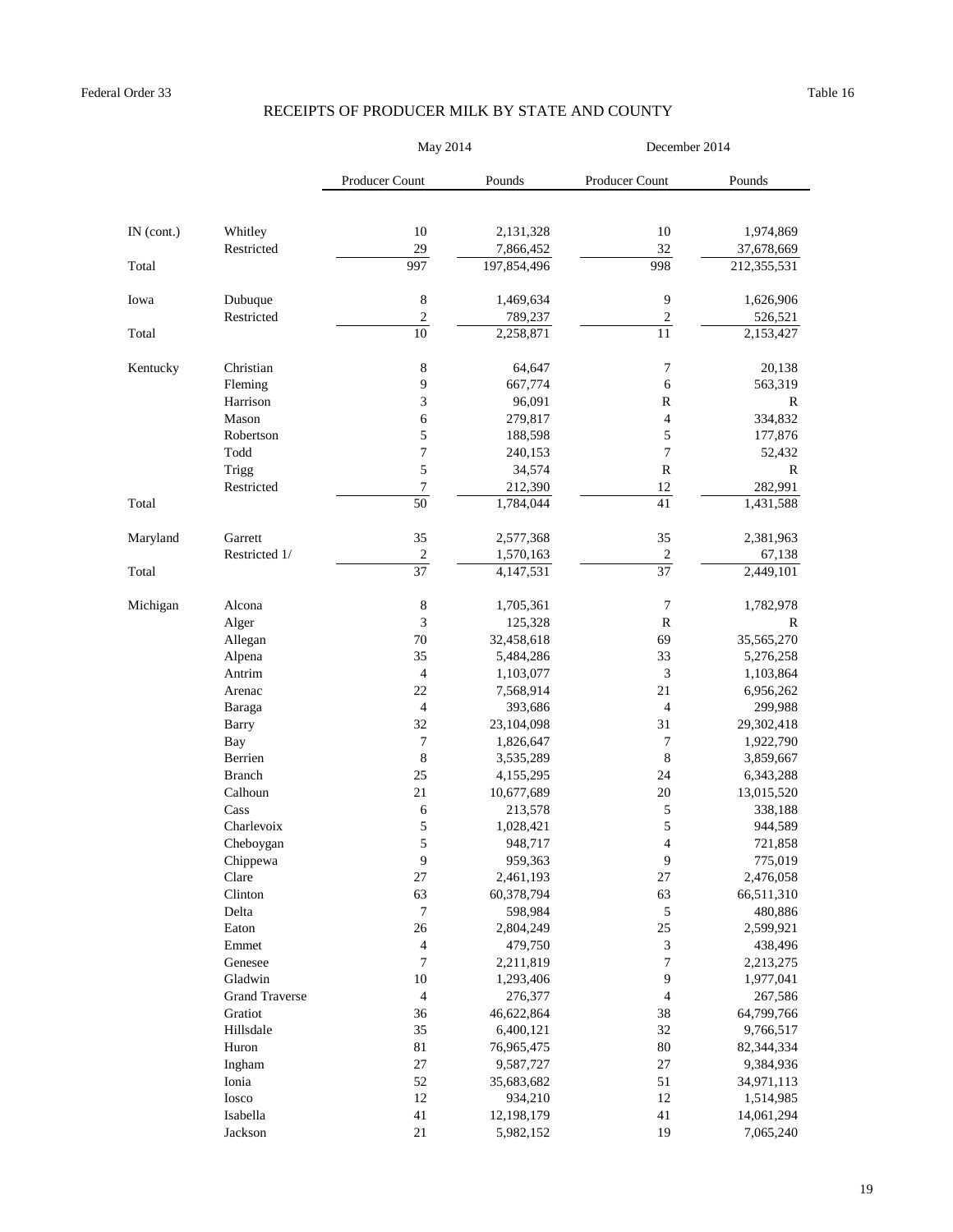|            |                | May 2014        |               | December 2014            |             |  |
|------------|----------------|-----------------|---------------|--------------------------|-------------|--|
|            |                | Producer Count  | Pounds        | <b>Producer Count</b>    | Pounds      |  |
|            |                |                 |               |                          |             |  |
| MI (cont.) | Kalamazoo      | 6               | 11,880,728    | 6                        | 13,169,290  |  |
|            | Kent           | 35              | 14,947,586    | 34                       | 17,550,576  |  |
|            | Lapeer         | 29              | 3,726,639     | 28                       | 3,524,479   |  |
|            | Leelanau       | $\overline{4}$  | 256,166       | $\overline{4}$           | 234,775     |  |
|            | Lenawee        | 28              | 17,826,872    | 26                       | 32,317,800  |  |
|            | Livingston     | 12              | 3,138,731     | 12                       | 5,296,453   |  |
|            | Mackinac       | $\mathfrak{S}$  | 1,300,532     | $\overline{4}$           | 1,362,551   |  |
|            | Macomb         | $8\,$           | 526,551       | $\boldsymbol{7}$         | 405,010     |  |
|            | Marquette      | ${\bf R}$       | $\mathbf R$   | $\mathfrak{Z}$           | 271,061     |  |
|            | Mason          | 18              | 2,049,037     | 18                       | 1,292,662   |  |
|            | Mecosta        | 28              | 6,597,838     | 25                       | 6,135,312   |  |
|            | Menominee      | 16              | 4,976,377     | 16                       | 4,579,573   |  |
|            | Midland        | $\mathbf R$     | $\mathbf R$   | $\mathfrak{Z}$           | 1,710,898   |  |
|            | Missaukee      | 44              | 29,125,036    | 44                       | 27,454,181  |  |
|            | Monroe         | 5               | 766,507       | $\mathfrak{S}$           | 751,773     |  |
|            | Montcalm       | 56              | 19,896,148    | 56                       | 19,952,476  |  |
|            | Montmorency    | 8               | 1,444,933     | $8\,$                    | 1,281,848   |  |
|            | Muskegon       | 18              | 17,833,055    | 16                       | 16,442,056  |  |
|            | Newaygo        | 57              | 18,083,153    | 52                       | 17,724,517  |  |
|            | Oceana         | 9               | 941,423       | 9                        | 619,089     |  |
|            | Ogemaw         | 41              | 12,516,976    | 42                       | 13,307,019  |  |
|            | Osceola        | 44              | 11,942,195    | 42                       | 12,895,123  |  |
|            | Oscoda         | 12              | 887,252       | 12                       | 824,280     |  |
|            | Ottawa         | 64              | 53,884,461    | 65                       | 58,732,637  |  |
|            | Presque Isle   | $\overline{7}$  | 1,568,627     | $\boldsymbol{7}$         | 1,420,010   |  |
|            | Saginaw        | 16              | 5,004,748     | 16                       | 3,887,008   |  |
|            | Sanilac        | 115             | 39,243,866    | 112                      | 49,130,966  |  |
|            | Shiawassee     | 17              | 5,415,658     | 17                       | 4,928,855   |  |
|            | St. Clair      | 13              | 2,372,347     | 13                       | 2,211,845   |  |
|            | St. Joseph     | 29              | 9,583,894     | 22                       | 10,667,238  |  |
|            | Tuscola        | 39              | 15,436,549    | 39                       | 19,215,798  |  |
|            | Van Buren      | 11              | 6,601,068     | 11                       | 7,734,925   |  |
|            | Washtenaw      | 23              | 4,196,305     | 23                       | 4,152,211   |  |
|            | Wexford        | 12              | 657,625       | 11                       | 611,119     |  |
|            | Restricted     | 12              | 2,769,193     | 13                       | 1,012,991   |  |
| Total      |                | 1,558           | 687, 565, 425 | 1,514                    | 771,889,120 |  |
| Minnesota  | <b>Stearns</b> | 6               | 190,481       | 6                        | 287,780     |  |
|            | Todd           | 5               | 17,542        | $\overline{\mathcal{A}}$ | 30,670      |  |
|            | Restricted     | 4               | 218,665       | $\mathfrak{Z}$           | 453,827     |  |
| Total      |                | $\overline{15}$ | 426,688       | 13                       | 772,277     |  |
| New York   | Cattaraugus    | 61              | 18,865,101    | 61                       | 17,858,400  |  |
|            | Chautauqua     | 162             | 28,956,500    | 160                      | 26,982,243  |  |
|            | Erie           | 11              | 2,984,844     | 11                       | 2,804,747   |  |
|            | Genesee        | 5               | 4,211,091     | $\overline{4}$           | 4,347,930   |  |
|            | Livingston     | 6               | 6,491,740     | $8\,$                    | 13,300,259  |  |
|            | Wyoming        | 27              | 37,884,765    | 18                       | 25,915,590  |  |
|            | Restricted     | 8               | 7,841,890     | 6                        | 5,846,834   |  |
| Total      |                | 280             | 107,235,931   | 268                      | 97,056,003  |  |
| Ohio       | Adams          | 23              | 1,894,507     | 22                       | 1,558,510   |  |
|            | Allen          | 5               | 1,924,669     | $\mathfrak s$            | 1,759,343   |  |
|            | Ashland        | 52              | 13,994,439    | 53                       | 13,748,853  |  |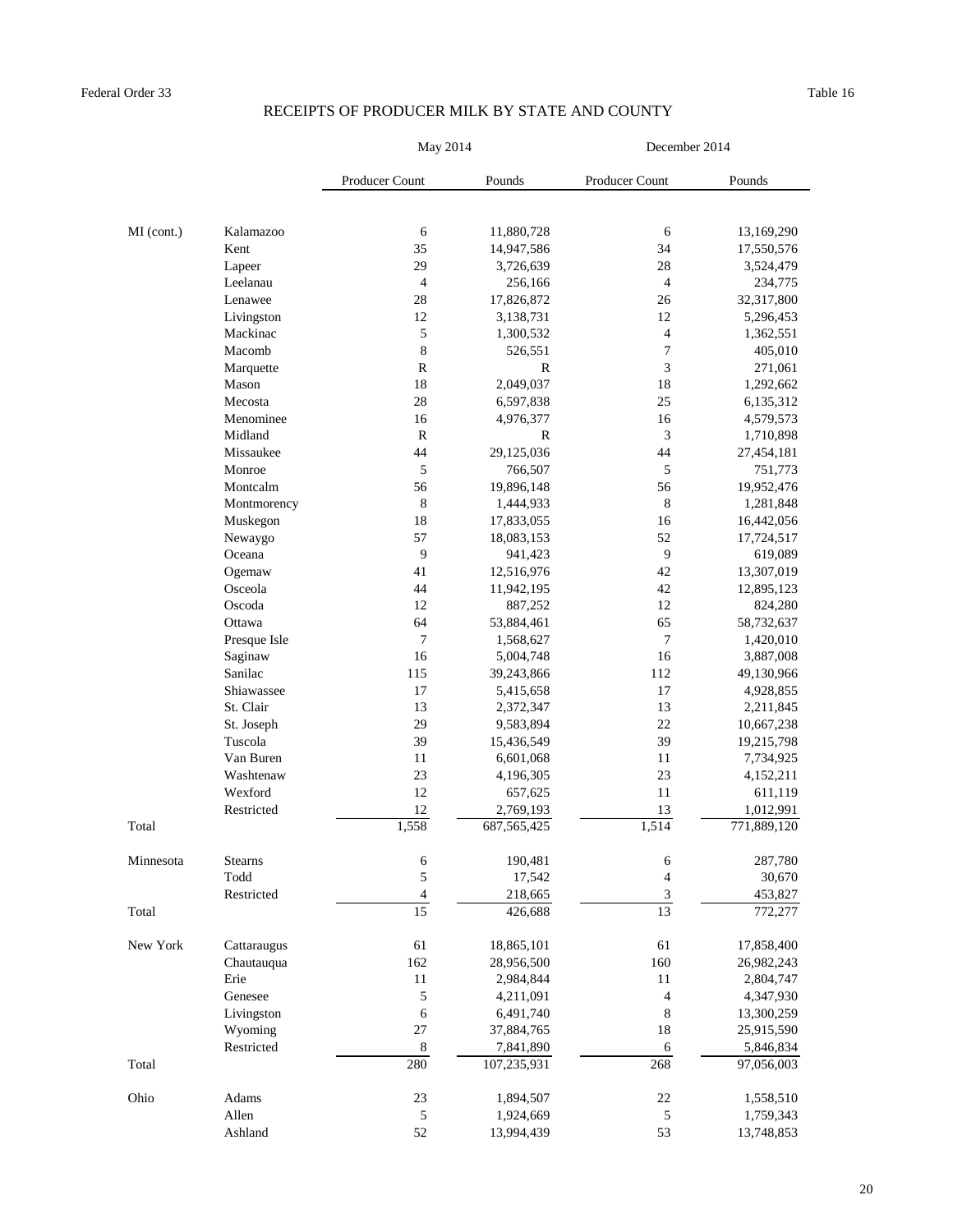|            |                | May 2014       |            | December 2014         |            |  |
|------------|----------------|----------------|------------|-----------------------|------------|--|
|            |                | Producer Count | Pounds     | <b>Producer Count</b> | Pounds     |  |
|            |                |                |            |                       |            |  |
| OH (cont.) | Ashtabula      | 38             | 6,547,649  | 35                    | 6,175,637  |  |
|            | Athens         | 13             | 1,018,582  | 11                    | 683,121    |  |
|            | Auglaize       | 44             | 4,952,610  | 42                    | 7,228,044  |  |
|            | <b>Belmont</b> | 15             | 1,271,078  | 14                    | 1,061,342  |  |
|            | <b>Brown</b>   | 11             | 786,488    | 12                    | 859,759    |  |
|            | <b>Butler</b>  | $\overline{4}$ | 339,016    | 3                     | 268,302    |  |
|            | Carroll        | 30             | 2,713,036  | 30                    | 2,338,438  |  |
|            | Champaign      | 15             | 1,735,151  | 15                    | 1,520,354  |  |
|            | Clark          | 4              | 7,707,402  | $\overline{4}$        | 8,253,220  |  |
|            | Clinton        | 6              | 515,689    | 5                     | 426,710    |  |
|            | Columbiana     | 82             | 14,423,007 | 83                    | 14,183,577 |  |
|            | Coshocton      | 28             | 2,888,094  | 25                    | 3,057,264  |  |
|            | Crawford       | 9              | 2,605,651  | 8                     | 2,774,768  |  |
|            | Darke          | 50             | 12,595,502 | 51                    | 10,637,851 |  |
|            | Defiance       | 12             | 8,108,333  | 12                    | 8,805,168  |  |
|            | Delaware       | $\overline{4}$ | 345,607    | $\overline{4}$        | 295,495    |  |
|            | Fairfield      | 9              | 667,123    | 9                     | 618,847    |  |
|            | Fayette        | 3              | 590,211    | $\mathfrak{Z}$        | 699,400    |  |
|            | Fulton         | 11             | 2,787,009  | 11                    | 4,071,260  |  |
|            | Gallia         | $\overline{7}$ | 566,436    | 7                     | 514,554    |  |
|            | Geauga         | 59             | 5,056,231  | 58                    | 4,018,802  |  |
|            | Greene         | 6              | 1,066,957  | 6                     | 1,327,810  |  |
|            | Guernsey       | $8\,$          | 661,593    | $\overline{7}$        | 593,588    |  |
|            | Hancock        | 3              | 1,111,748  | $\mathfrak{Z}$        | 1,389,327  |  |
|            | Hardin         | 10             | 13,748,680 | 9                     | 13,734,286 |  |
|            | Harrison       | 12             | 856,014    | 11                    | 719,771    |  |
|            | Henry          | 10             | 2,432,887  | 9                     | 2,995,492  |  |
|            | Highland       | 33             | 2,828,553  | 32                    | 2,380,241  |  |
|            | Holmes         | 178            | 16,657,981 | 176                   | 15,299,989 |  |
|            | Huron          | 52             | 6,657,107  | 52                    | 6,516,563  |  |
|            | Jackson        | 6              | 190,180    | 6                     | 137,504    |  |
|            | Jefferson      | $\overline{7}$ | 786,866    | $\overline{7}$        | 767,969    |  |
|            | Knox           | 30             | 8,760,430  | 28                    | 8,586,217  |  |
|            | Licking        | 13             | 4,624,346  | 13                    | 5,055,345  |  |
|            | Logan          | 35             | 4,994,491  | 34                    | 4,893,962  |  |
|            | Lorain         | 18             | 1,961,260  | 18                    | 1,920,222  |  |
|            | Madison        | 13             | 7,581,093  | 14                    | 13,044,930 |  |
|            | Mahoning       | 34             | 9,711,921  | 33                    | 9,519,032  |  |
|            | Marion         | 6              | 6,929,809  | 6                     | 7,831,216  |  |
|            | Medina         | 22             | 4,052,319  | 22                    | 3,894,391  |  |
|            | Meigs          | 6              | 700,520    | 5                     | 477,410    |  |
|            | Mercer         | 112            | 25,841,068 | 107                   | 33,119,732 |  |
|            | Miami          | 10             | 1,281,857  | 12                    | 1,286,270  |  |
|            | Monroe         | 15             | 961,520    | 13                    | 816,756    |  |
|            | Morgan         | 7              | 1,610,429  | 7                     | 1,754,930  |  |
|            | Morrow         | $8\,$          | 2,886,847  | 8                     | 2,463,713  |  |
|            | Muskingum      | 17             | 1,400,972  | 15                    | 1,197,101  |  |
|            | Paulding       | 9              | 11,177,141 | 9                     | 13,849,071 |  |
|            | Perry          | 3              | 415,223    | 3                     | 448,676    |  |
|            | Pickaway       | 9              | 2,880,072  | 9                     | 2,905,132  |  |
|            | Pike           | 9              | 842,184    | 9                     | 674,839    |  |
|            | Portage        | 15             | 3,302,640  | 14                    | 3,118,987  |  |
|            | Preble         | 10             | 1,318,833  | 10                    | 1,178,586  |  |
|            | Putnam         | 13             | 3,588,350  | 13                    | 9,662,731  |  |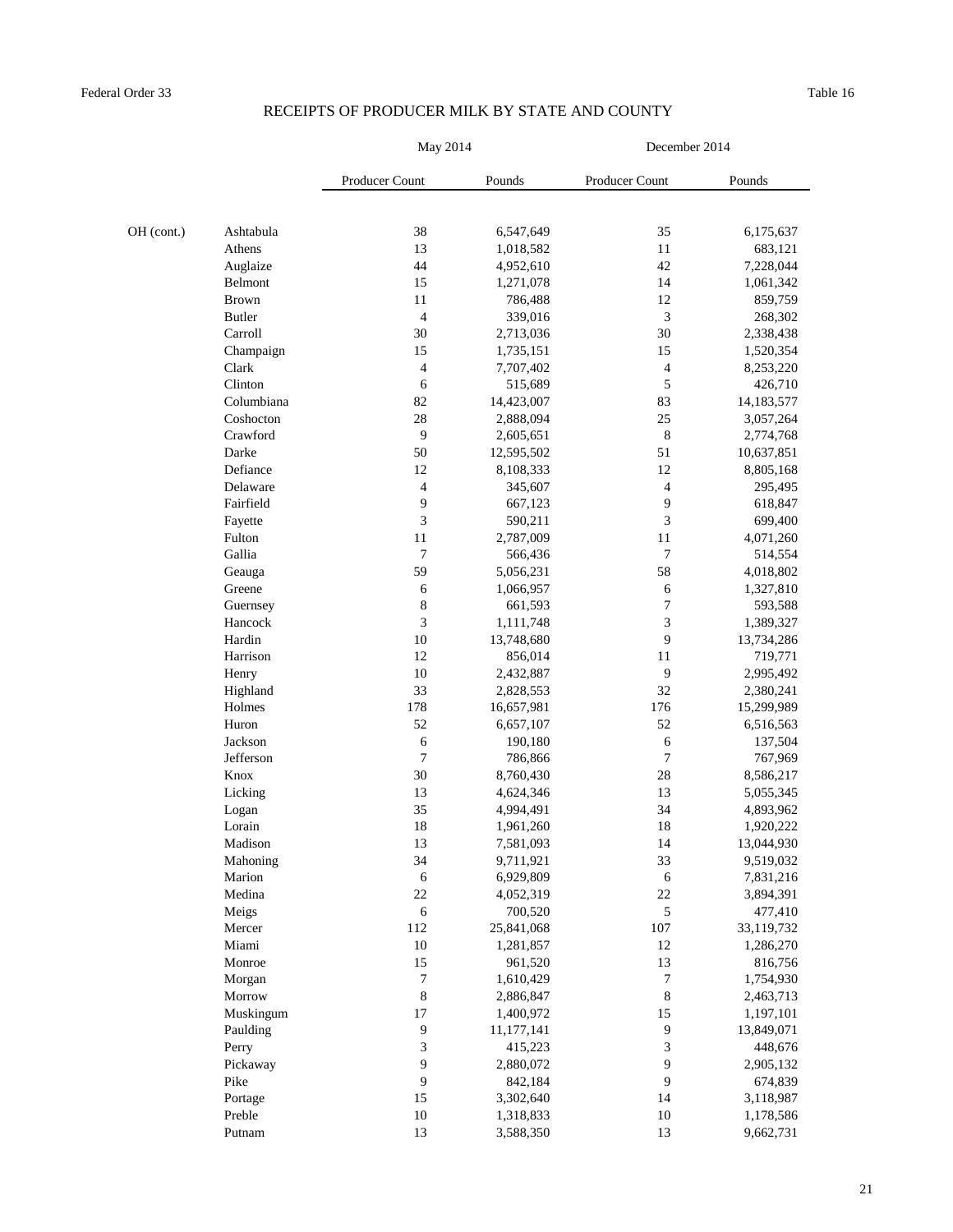|              |                  | May 2014       |                       | December 2014    |                       |  |
|--------------|------------------|----------------|-----------------------|------------------|-----------------------|--|
|              |                  | Producer Count | Pounds                | Producer Count   | Pounds                |  |
|              |                  |                |                       |                  |                       |  |
| OH (cont.)   | Richland         | 107<br>9       | 12,326,592<br>639,729 | 106<br>9         | 11,868,911<br>649,484 |  |
|              | Ross<br>Sandusky | $\sqrt{ }$     | 527,641               | 10               | 787,475               |  |
|              | Scioto           | 3              | 356,309               | 3                | 295,920               |  |
|              | Seneca           | 7              | 933,229               | 6                | 949,544               |  |
|              | Shelby           | 49             | 6,851,688             | 46               | 10,662,812            |  |
|              | <b>Stark</b>     | 79             | 17,021,528            | 78               | 16,432,445            |  |
|              | Trumbull         | 30             | 4,719,730             | 30               | 4,626,675             |  |
|              | Tuscarawas       | 120            | 8,977,747             | 134              | 12,387,000            |  |
|              | Union            | 8              | 1,001,462             | 8                | 905,634               |  |
|              | Van Wert         | 9              | 2,398,886             | 10               | 3,980,509             |  |
|              | Washington       | 18             | 3,108,304             | 18               | 3,041,007             |  |
|              | Wayne            | 249            | 58,344,038            | 238              | 55,515,267            |  |
|              | Williams         | 5              | 8,490,299             | 5                | 6,811,690             |  |
|              | Wood             | 5              | 5,148,014             | 5                | 7,153,165             |  |
|              | Wyandot          | 7              | 840,842               | $\overline{7}$   | 745,134               |  |
|              | Restricted       | 16             | 1,747,394             | 17               | 2,326,960             |  |
| Total        |                  | 2,001          | 383,288,843           | 1,972            | 408,260,040           |  |
| Pennsylvania | Armstrong        | 29             | 4,155,204             | 31               | 4,126,418             |  |
|              | Beaver           | 27             | 2,106,905             | 27               | 1,871,652             |  |
|              | Bedford          | 5              | 368,766               | $\boldsymbol{0}$ | $\boldsymbol{0}$      |  |
|              | Blair            | 15             | 2,760,284             | 10               | 1,093,710             |  |
|              | <b>Bradford</b>  | 28             | 629,687               | $\boldsymbol{0}$ | $\boldsymbol{0}$      |  |
|              | <b>Butler</b>    | 33             | 3,966,488             | 33               | 3,722,834             |  |
|              | Cambria          | 9              | 1,515,279             | 10               | 1,476,288             |  |
|              | Centre           | 16             | 586,190               | 17               | 1,074,737             |  |
|              | Clarion          | 27             | 3,403,369             | 26               | 2,914,037             |  |
|              | Clearfield       | 14             | 1,051,038             | 10               | 827,344               |  |
|              | Clinton          | 15             | 1,600,586             | 20               | 1,010,655             |  |
|              | Crawford         | 143            | 20,863,440            | 142              | 20,011,717            |  |
|              | Elk              | $8\,$          | 617,404               | $8\,$            | 574,193               |  |
|              | Erie             | 71             | 6,164,823             | 71               | 5,671,602             |  |
|              | Fayette          | 27             | 3,339,124             | 25               | 2,948,654             |  |
|              | Forest           | $\mathfrak{Z}$ | 185,497               | 3                | 179,492               |  |
|              | Huntingdon       | 12             | 9,245,386             | 12               | 6,417,248             |  |
|              | Indiana          | 59             | 8,640,332             | 58               | 8,156,347             |  |
|              | Jefferson        | 32             | 2,242,191             | 33               | 2,081,146             |  |
|              | Juniata          | 3              | 31,903                | $\boldsymbol{0}$ | $\boldsymbol{0}$      |  |
|              | Lawrence         | 38             | 6,827,465             | 37               | 6,392,667             |  |
|              | Mercer           | 75             | 8,404,772             | 75               | 7,578,582             |  |
|              | Somerset         | 83             | 5,213,319             | 82               | 4,847,357             |  |
|              | Sullivan         | 7              | 105,893               | $\boldsymbol{0}$ | $\boldsymbol{0}$      |  |
|              | Tioga            | 14             | 143,590               | $\boldsymbol{0}$ | $\boldsymbol{0}$      |  |
|              | Union            | 6              | 106,564               | $\boldsymbol{0}$ | $\boldsymbol{0}$      |  |
|              | Venango          | 6              | 824,271               | 6                | 807,506               |  |
|              | Warren           | 36             | 4,205,538             | 34               | 3,012,751             |  |
|              | Washington       | 27             | 2,794,869             | 26               | 2,550,804             |  |
|              | Westmoreland     | 52             | 6,784,997             | 48               | 6,088,000             |  |
|              | Restricted       | 10             | 724,685               | 9                | 975,516               |  |
| Total        |                  | 930            | 109,609,859           | 853              | 96,411,257            |  |